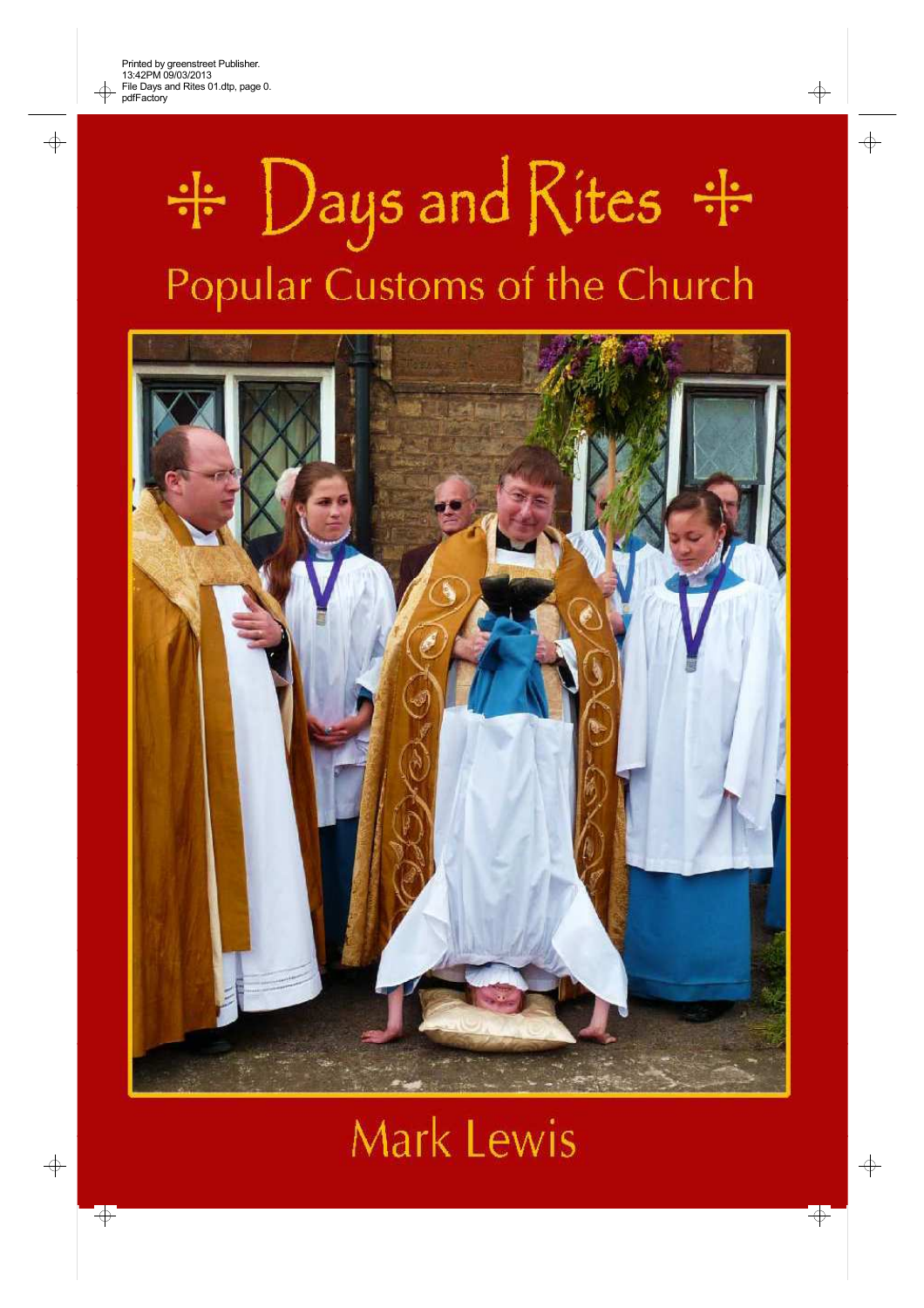$\overline{\varphi}$ 

 $\begin{array}{c}\n\Leftrightarrow \\
\hline\n\end{array}$ 

 $\Rightarrow$ 

 $\frac{1}{\cdot}$  Days and Rites

 $\Rightarrow$ 

 $\Rightarrow$ 

Popular Customs of the Church

# Mark Lewis



**Heart of Albion**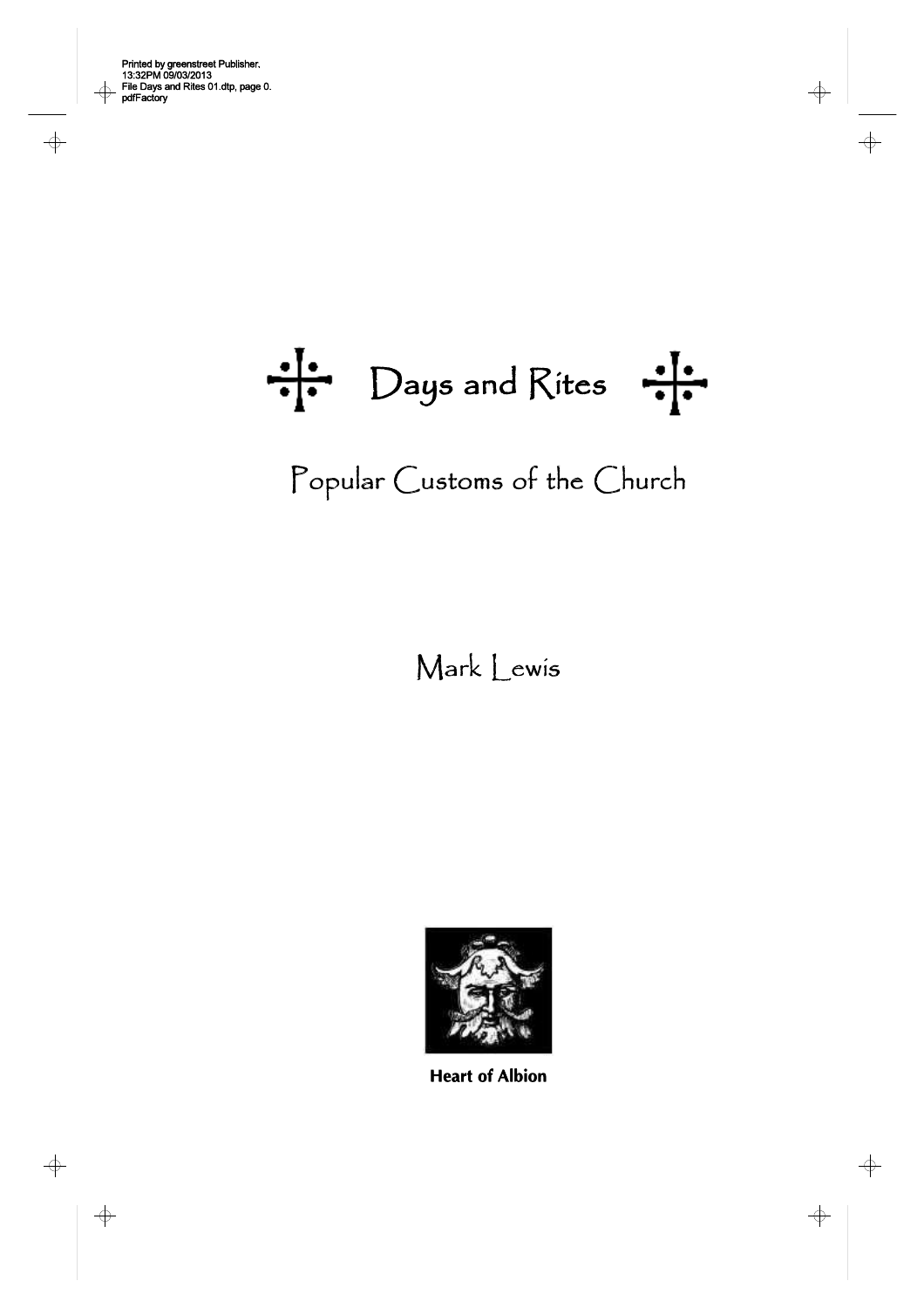

 $\rightarrow$ 

**Days and Rites Popular Customs of the Church**

**Mark Lewis**

Cover: The Wilkes Walk, Leighton Buzzard, 2010, by Terry Warburton

ISBN 978-1-905646-23-4

© text copyright Mark Lewis 2013 © photographs copyright individual contributors 2013

The moral rights of the author and illustrators have been asserted. All rights reserved. No part of this book may be reproduced in any form or by any means without prior written permission from Heart of Albion, except for brief passages quoted in reviews.

Published by

**Heart of Albion** 113 High Street Avebury, Marlborough Wiltshire, SN8 1RF

[albion@indigogroup.co.uk](mailto:albion@indigogroup.co.uk)

**Visit our Web site: [www.hoap.co.uk](http://www.hoap.co.uk)**

Printed in England by Booksprint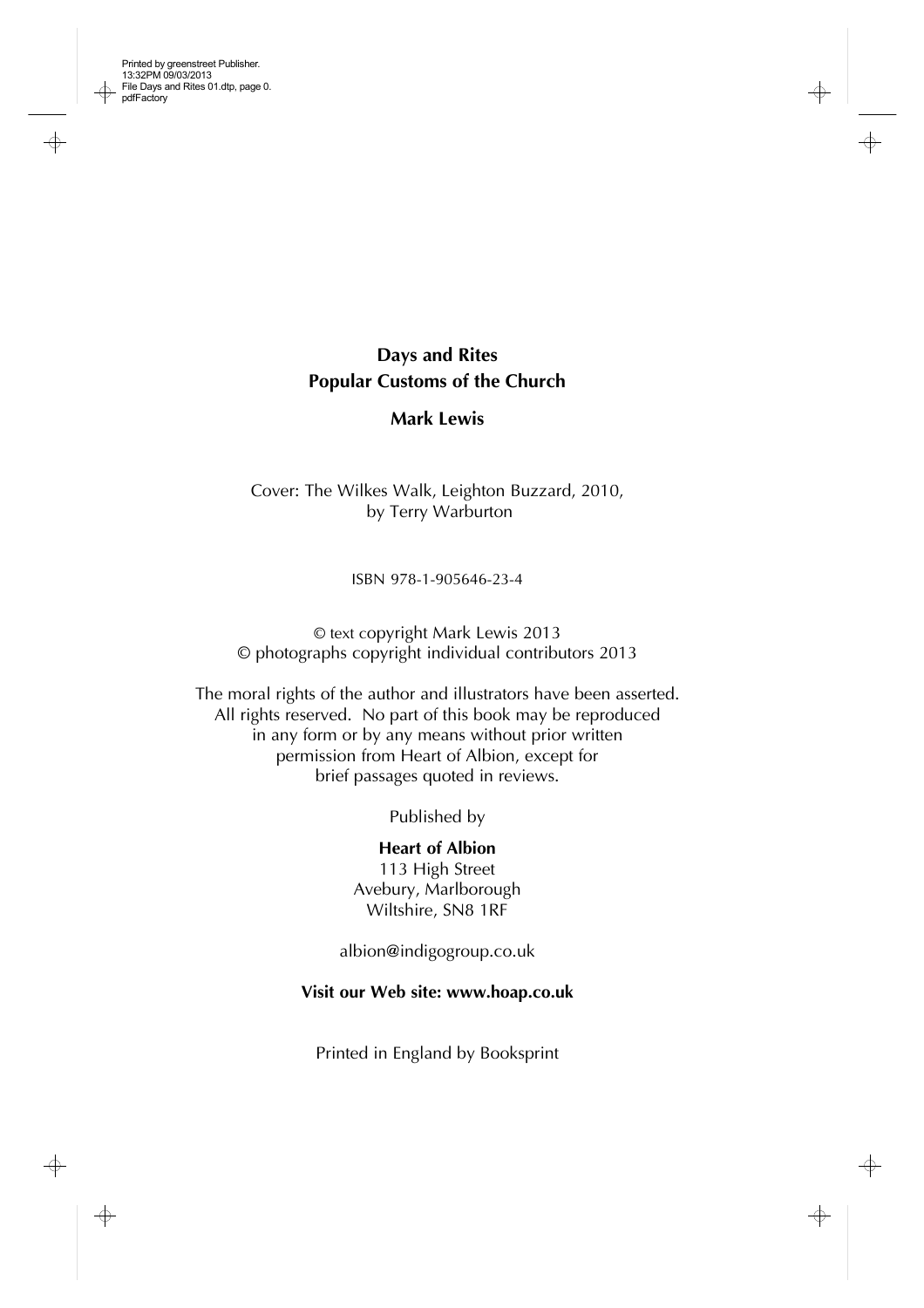$\Rightarrow$ 

 $\begin{array}{c|c}\n\end{array}$ 

# Contents

|       | Acknowledgements                                      | vi             |
|-------|-------------------------------------------------------|----------------|
|       | The Julian and Gregorian calendars                    | vii            |
|       | Introduction                                          | 1              |
| One   | The shaping of the ritual year                        | $\overline{4}$ |
| Two   | The people of the Church: privilege and tradition     | 19             |
| Three | The church and churchyard: customs and superstitions  | 37             |
| Four  | The commemorating Church                              | 54             |
| Five  | The Church in the community                           | 76             |
| Six   | Festivals and customs of the Church year              | 96             |
|       | Seven Birth: rites, customs and beliefs               | 125            |
| Eight | Marriage: wedding customs and beliefs                 | 140            |
| Nine  | Death: funeral customs and beliefs                    | 154            |
|       | Gazetteer of church customs through the calendar year | 170            |
|       | Bibliography                                          | 181            |

 $\ensuremath{\mathop{\not\!\!\!\!\! -- \!}\xspace}$ 

 $\Rightarrow$ 

 $\begin{array}{c|c|c} \hline \raisebox{-1em}{\footnotesize$\phi$} & & \\\hline \raisebox{-1em}{\footnotesize$\phi$} & & \\\hline \raisebox{-1em}{\footnotesize$\phi$} & & \\\hline \raisebox{-1em}{\footnotesize$\phi$} & & \\\hline \end{array}$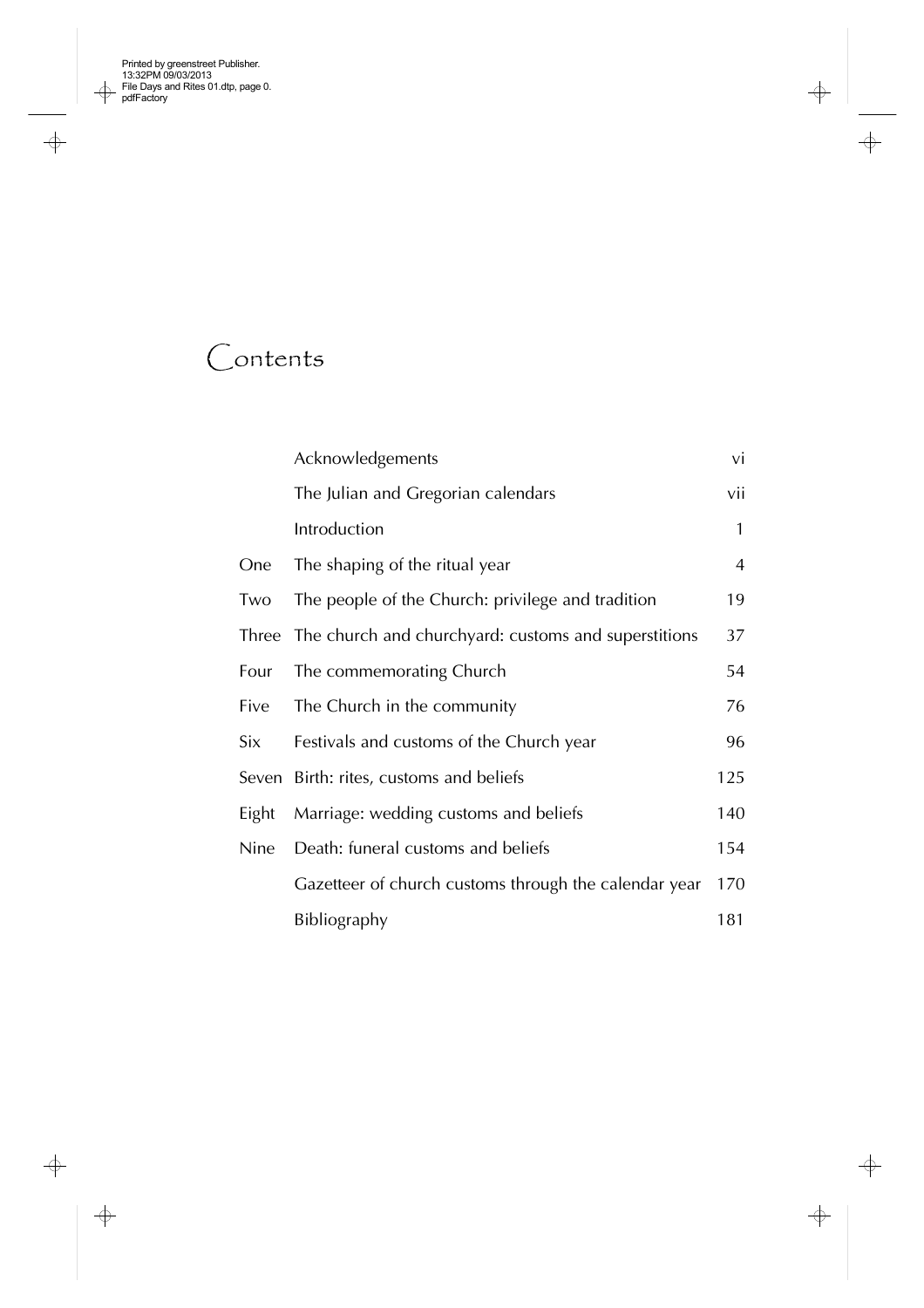Chapter Four

# The Commemorating Church

The Church has always placed commemoration and the blessing of good works at the heart of its worshipping life. The seasonal holy days remember essential moments in the life of Christ, and the Eucharist which is the most central act of worship, is in itself an act of commemoration and thanksgiving. We have seen in Chapter 1 that the celebration of the canonised saints was integral to the unfolding liturgical year, although only a few of these saints are ritually commemorated in the Church of England today. Special services of remembrance continue to be held for war heroes and others who have given their lives for their country or community. However, selfcommemoration is also a very human desire and affluent parishioners of the past could take decisive steps to be remembered in perpetuity. By making bequests or endowments for special rites they were able to ensure a continual association with the gratitude, prayer and worshipping life of the Church.

In the fourteenth century, for example, it became customary for a wealthy testator to leave gifts of vestments, books and lights in his will as tangible ways to perpetuate his former life. For the wealthy however, the primary means of ensuring lasting memorial was through the establishment of a 'chantry' (French *chanter*, from Latin *cantare,* meaning 'to sing'). This was a fund established to pay for a priest to celebrate sung masses, generally for the soul of the deceased donor and frequently with the inclusion of alms for the poor. Chantry chapels were either built on private land or within the parish church, where a dedicated chantry priest would have been charged to perform these functions. Chantries were condemned and dissolved during the Reformation, but acts of self-commemoration continued to persist in other forms. Some were undoubtedly provided less from compassion than to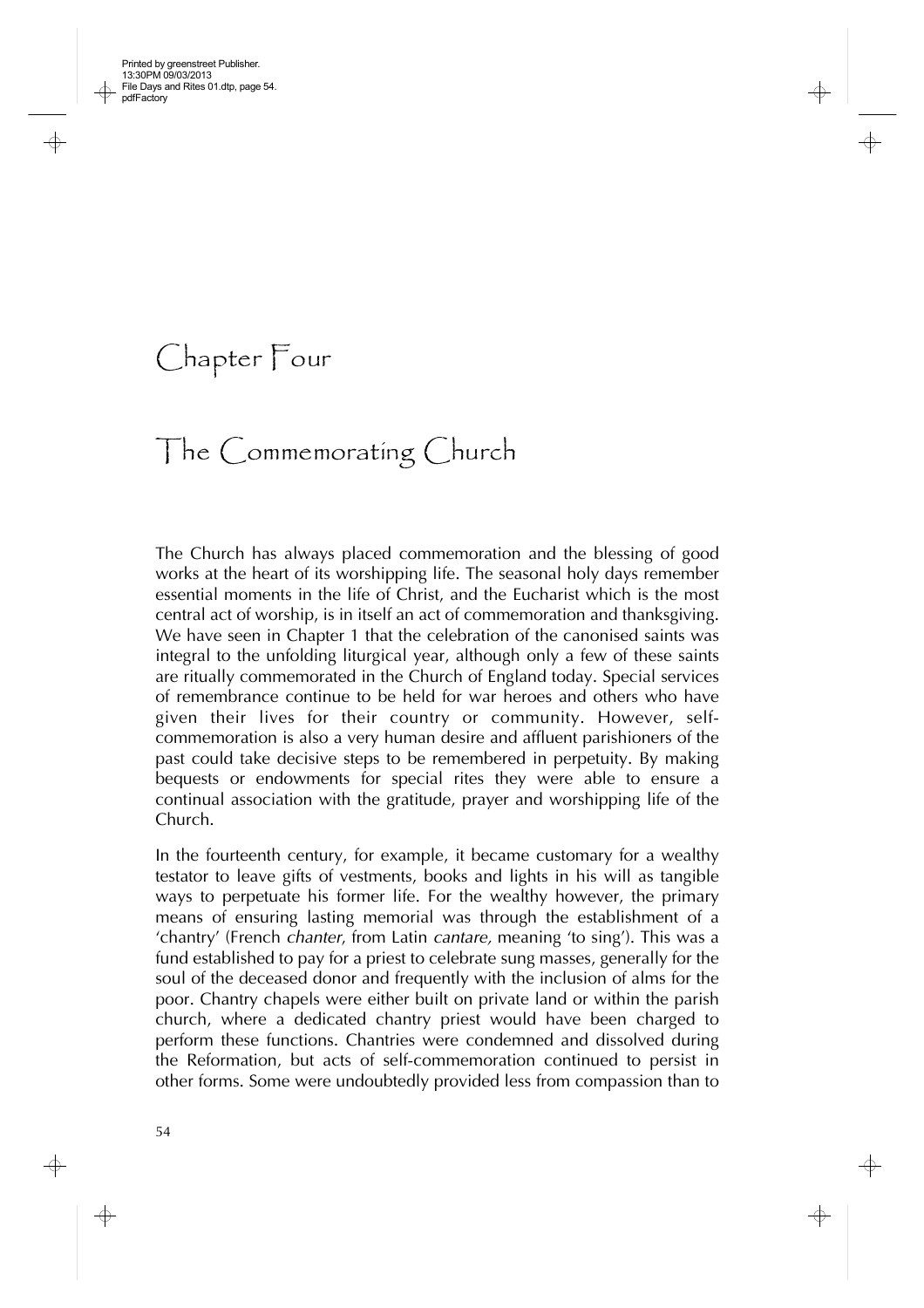give spiritual benefits to the donor. These legacies included annual sermons, parish doles of food, drink and money, or other charitable actions. There has always been a concern to try and honour the wishes of a dying person and to make sure that they are legally enforced so far as is socially acceptable (Thomas 1997: 602). As a result, an extraordinary range of local customs and public charities still persist, reminding us that there is always an enduring relationship between the living and the dead. Financial legacies to provide some measure of support for the poor were extremely common but many of these have faded away, either because the funds have dwindled or because the terms of a bequest are no longer relevant in the modern world.

### **Remembering the saints today**

Most of the saints no longer have a national celebration, but are commemorated locally at patronal festivals, although all of the recognised saints are, at the very least, remembered in prayers of thanksgiving on their appointed days. The most celebrated saint in modern England is St George who is remembered on 23 April. In many parish churches, equestrian statues of St George were erected and solemn ceremonies held in his honour. At St Paul's Cathedral, London, the Order of St Michael and St George hold an annual service. Members wear traditional scarlet-tinted blue mantles at a ceremony to commemorate deceased members of the Order and to install new members. A similar service occurs in St George's Chapel, Windsor, which Edward III dedicated to the saint in 1348. On the Sunday nearest 23 April, scouts and guides throughout England parade through towns and attend a special St George's Day service at their local church. In recent years there have been attempts to recover the national importance of St George and bells are now rung in some parishes on 23 April while St George's flag is flown from the top of every English church tower. Similarly, St David, the sixth century patron saint of Wales is honoured on 1 March throughout England and Wales with special services and processions.

St Alban died at the hands of the Romans in 303 and is honoured as the first Christian martyr. His feast day is 22 June and his martyrdom was formerly celebrated at St Alban's Cathedral with a rose festival. In memory of a legendary incident in the saint's life, local school children gathered roses and carried them in procession to St Alban's shrine. Later, women made the flowers into a solid carpet which remained in the chapel throughout the week (Spicer 1954: 85). St Alban is now celebrated with a 'pilgrimage' from Roman Verulanium which re-enacts his last steps and ends with his execution outside the Cathedral. (see photographs overleaf). A similar celebration takes place at Ripon Cathedral which is dedicated to St Wilfrid, the seventh century bishop of Ripon. Every year on the Saturday before the first Monday in August, he is celebrated with a parade which is led by an

55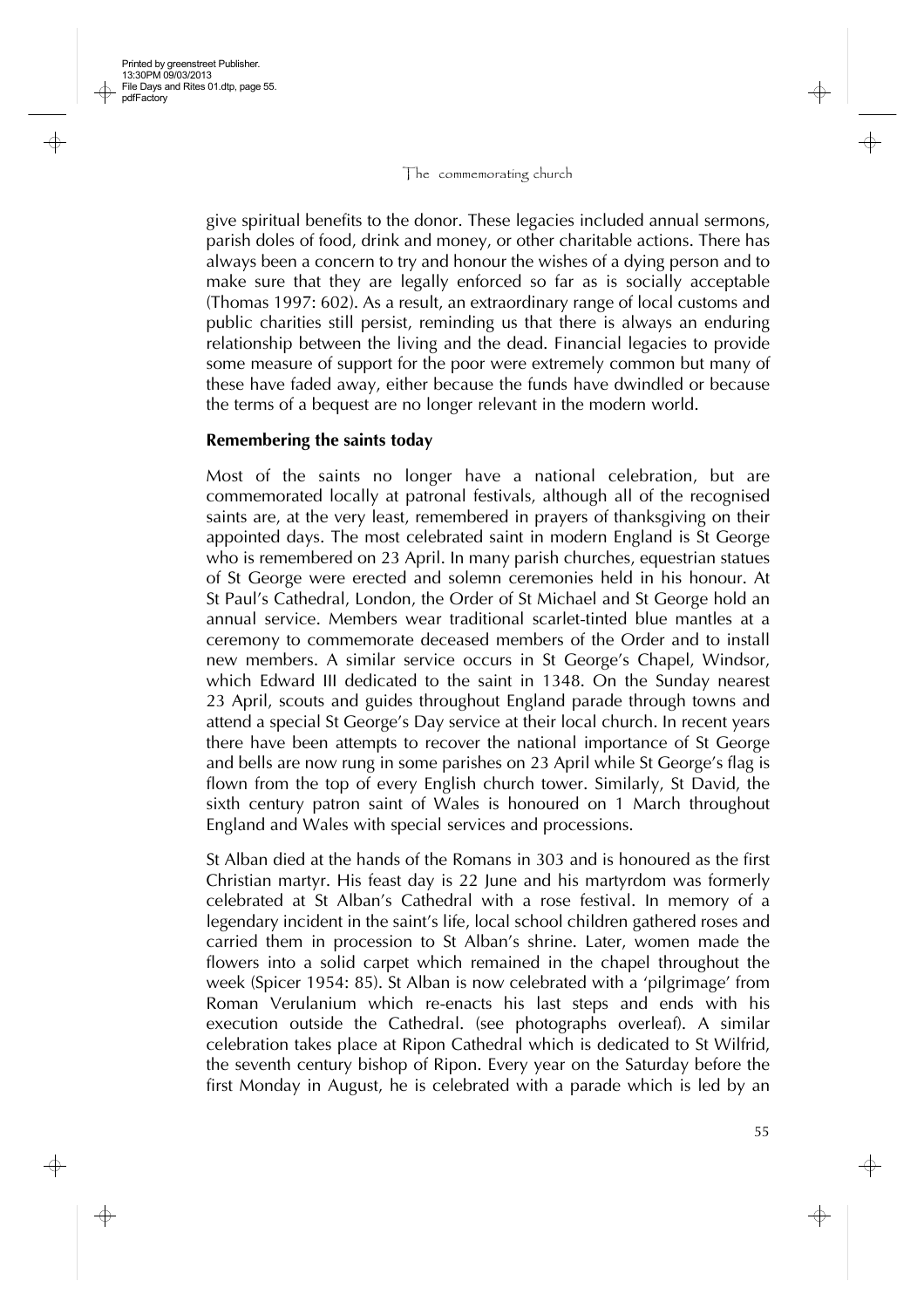Printed by greenstreet Publisher. 13:30PM 09/03/2013 File Days and Rites 01.dtp, page 56. pdfFactory

Days and Rites



Left and opposite: *The St Albans Pilgrimage, St Albans Cathedral, Hertfordshire. Photographs by Arun Kataria.*

actor playing the saint on horseback. The Dean meets the 'saint' at the west door of the cathedral where a service of thanksgiving takes place.

A saint who is widely honoured in the world of music is St Cecilia who is patron saint of musicians. Her feast day is 22 November and, since 1946 on the Wednesday nearest to this day, a festival service has been held in London. The service rotates between St Paul's Cathedral, Westminster Abbey and Westminster Cathedral. The music is sung by the combined choirs of the three churches and every year a new anthem is specially commissioned for the event. The service also features a spectacular robed procession by the City Livery Companies. St Blaise is uniquely celebrated on his feast day (3 February) at the Roman Catholic church of St Etheldreda in London because of his intercessory power to heal throat diseases. During the service two candles are consecrated, crossed and held over the heads or against the throats of the afflicted people being blessed. This ceremony is not performed in the Church of England although the feast day is observed in many parishes of the Anglican Communion but only as a commemoration.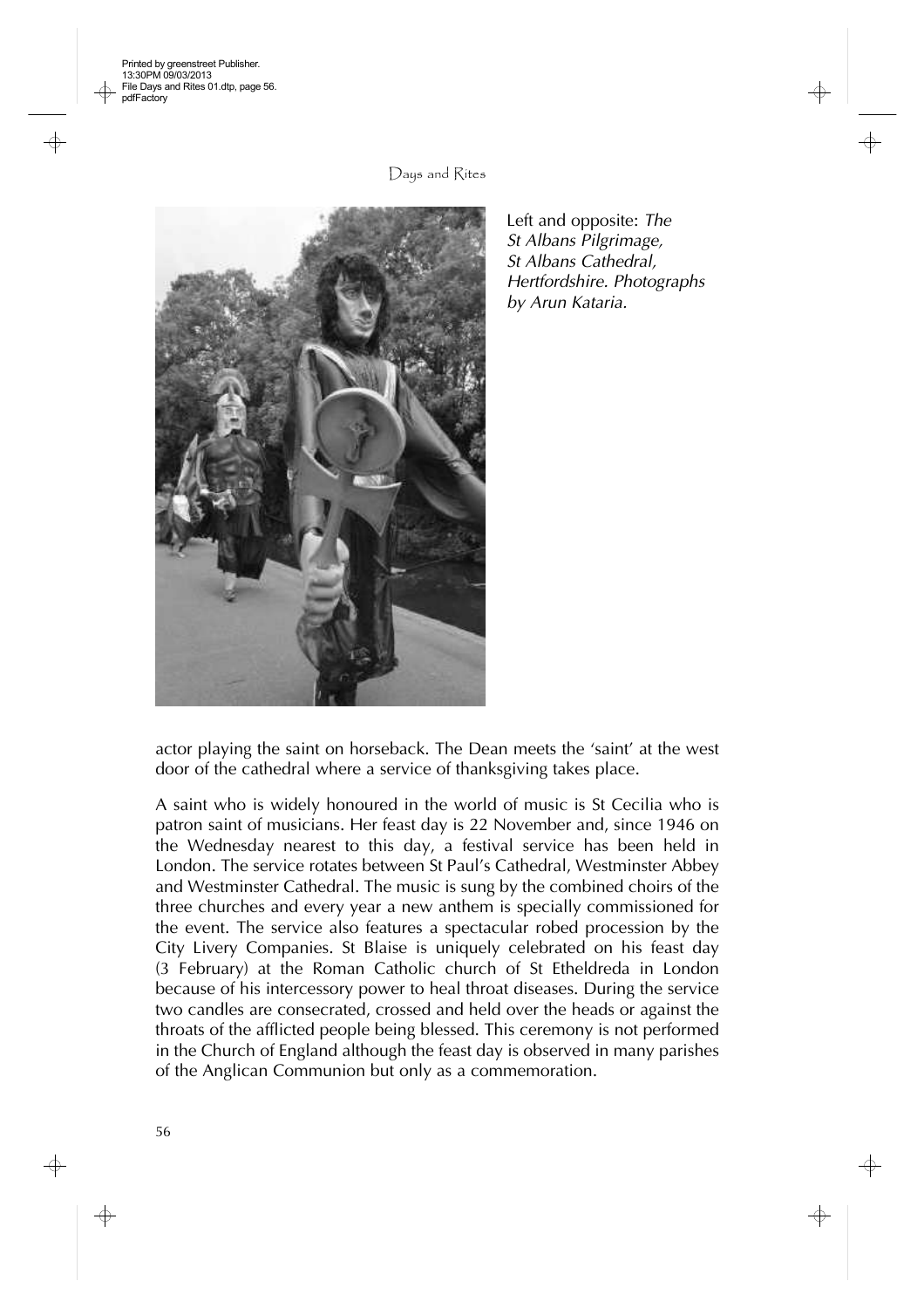

Many saints' days were characterised by open air entertainments and processions rather than acts of devotion. St Bartholomew's Day (24 August) still has an element of fun associated with it. At Sandwich, Kent, the day is celebrated with a special service in the chapel of the Hospital of St Bartholomew, followed by a race for local children who are given currant buns. Perhaps the custom originated in the twelfth century, when free food was distributed to the Canterbury pilgrims (Spicer 1954: 113). St Edmund, who was recently adopted as Patron Saint of Suffolk, is also celebrated with a bun dole on his feast day (20 November) at the local church in Southwold, Suffolk. Sticky buns are given to local primary school children in memory of the saints' martyrdom. Children also have a significant role in the commemoration of the sixth century Welsh hermit, St Nectan at Hartland, Devon, on 17 June. According to legend, on his arrival from Wales he was attacked by robbers and beheaded. The saint promptly picked up his head and continued on his journey, but wherever a drop of blood hit the ground a foxglove sprang up. Traditionally the event is commemorated with a special service followed by a procession in which children carry foxgloves.

The Thorn Cutting Ceremony, at St John the Baptist Church, Glastonbury, Somerset is a unique custom which has evolved from the story of a saint. The famous Glastonbury Thorn is a type of hawthorn that flowers at Christmas and is believed by some to have originated from the Middle East. Reputedly, St Joseph of Arimathea visited England nearly two thousand years ago and visited the Isle of Avalon, Glastonbury. He was carrying a staff which he

57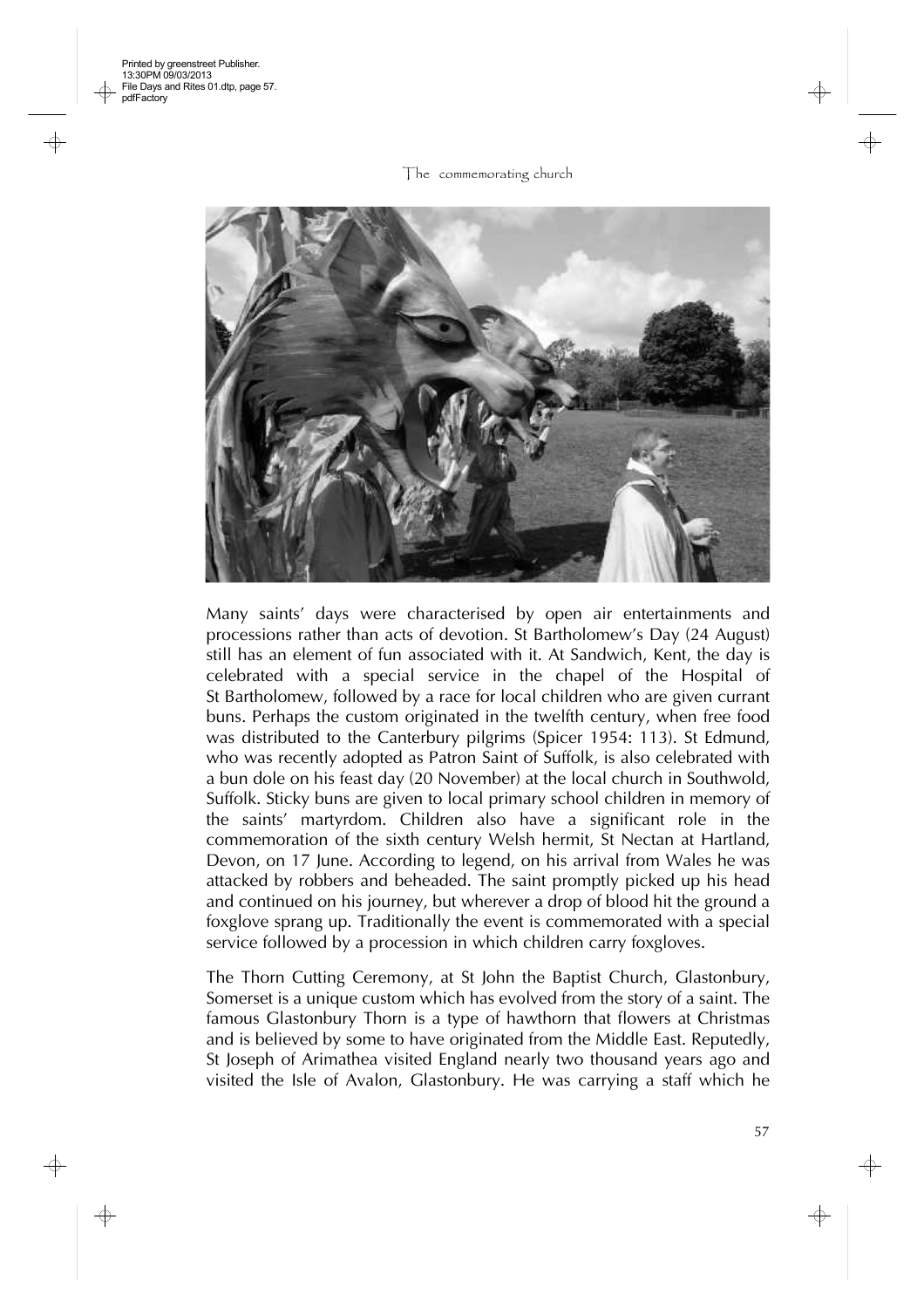thrust into the ground. This was believed to have taken root, eventually growing into a tree. The original tree was cut down by Cromwell's soldiers in the Civil War but trees found across the country are said to have been grown from cuttings, such as at Appleton, Cheshire. On the second Wednesday in December, a piece of the thorn is cut, then blessed at the altar and sent to the Queen.

# **Commemorative customs in the City of London**

The City of London, with its love of pageantry and colourful ritual, has continued to maintain some intriguing commemorative church customs. Sir John Cass was an important benefactor in the East End of London and he is remembered as founder of the school to which gave his name. Sir John intended to leave all his property to the school but because of his poor health, he struggled to write his will. According to tradition, he managed to sign the document but suddenly suffered a fatal haemorrhage that stained the writing quill with his blood. On or near 20 February a commemorative service is held at the Church of St Botolph-without-Aldgate. The event commences with a procession of around thirty children from the Sir John Cass Primary school together with guests. The service includes performances by pupils from both the primary and secondary schools supported by the Sir John Cass Foundation. The children and staff all wear red feathers, which appear on the Cass coat of arms, as a token of homage to the school's founder. The day is sometimes known as 'Red Feather Day'.

Another act of remembrance involving a feather is the quaint ceremony of Changing John Stow's Quill, which is held annually at St Andrew's Undershaft annually, on or near 5 April. This little ritual remembers historian John Stow, who was a loyal member of the church congregation but best known for writing *The Survey of London* in 1598. The ceremony commences with a prominent historian addressing the congregation who then process to the Stow monument. He then removes the old quill and passes a new one to the Lord Mayor who then places it in Stow's hand.

Not all commemorative rituals have a positive meaning associated with them. The Knollys Rose Ceremony which takes place at All Hallows-by-the-Tower certainly has a penitential quality about it. A freshly-plucked rose is presented to the Lord Mayor at the Mansion House by the churchwardens. This is given in commemoration of Sir Robert Knollys who was fined in 1381 for building a footbridge between his two houses, across Seething Lane in the City of London without planning permission. The church stands on the site of one of Knolly's houses.

58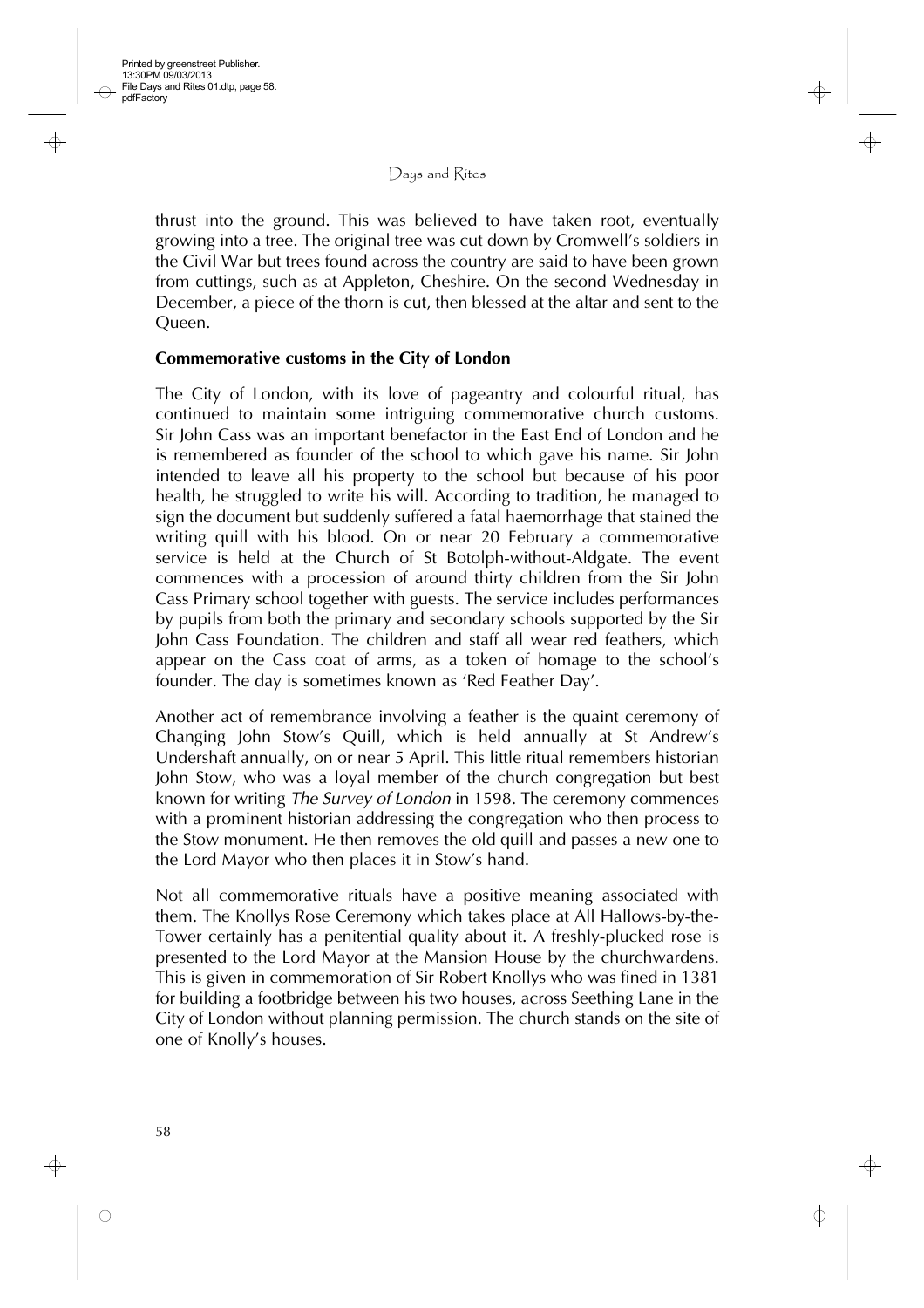€

The commemorating church

*Changing John Stow's Quill, St Andrew's Undershaft. Photograph by Mike Paterson of London Histortians.*



#### **Anniversary commemorations**

Throughout the Church year there are many other imaginative and nostalgic acts of commemoration honouring famous people on the anniversary of their death. London churches observe memorial services to honour Charles I on 30 January, the anniversary of his execution in 1649. Special prayers are offered and a wreath-laying ceremony takes place at his statue outside the Banqueting Hall in London, which was the site of his beheading. Afterwards, a High Mass takes place inside the Banqueting House where relics of the Charles I are placed on the altar and venerated. Further commemorations of the King include a procession of choristers from St Martin-in-the-Fields to Trafalgar Square and a memorial service at St George's Chapel, Windsor Castle. Samuel Pepys the diarist is similarly commemorated at a service at St Olave's Church, Hart Street in London on or near 26 May and the Lord Mayor places a laurel wreath in front of his memorial. Katharine of Aragon, the first wife of Henry VIII, was buried at Peterborough Cathedral following her death in 1536; and is remembered during an annual festival in late January, which includes a special memorial service and a Roman Catholic Mass.

⊕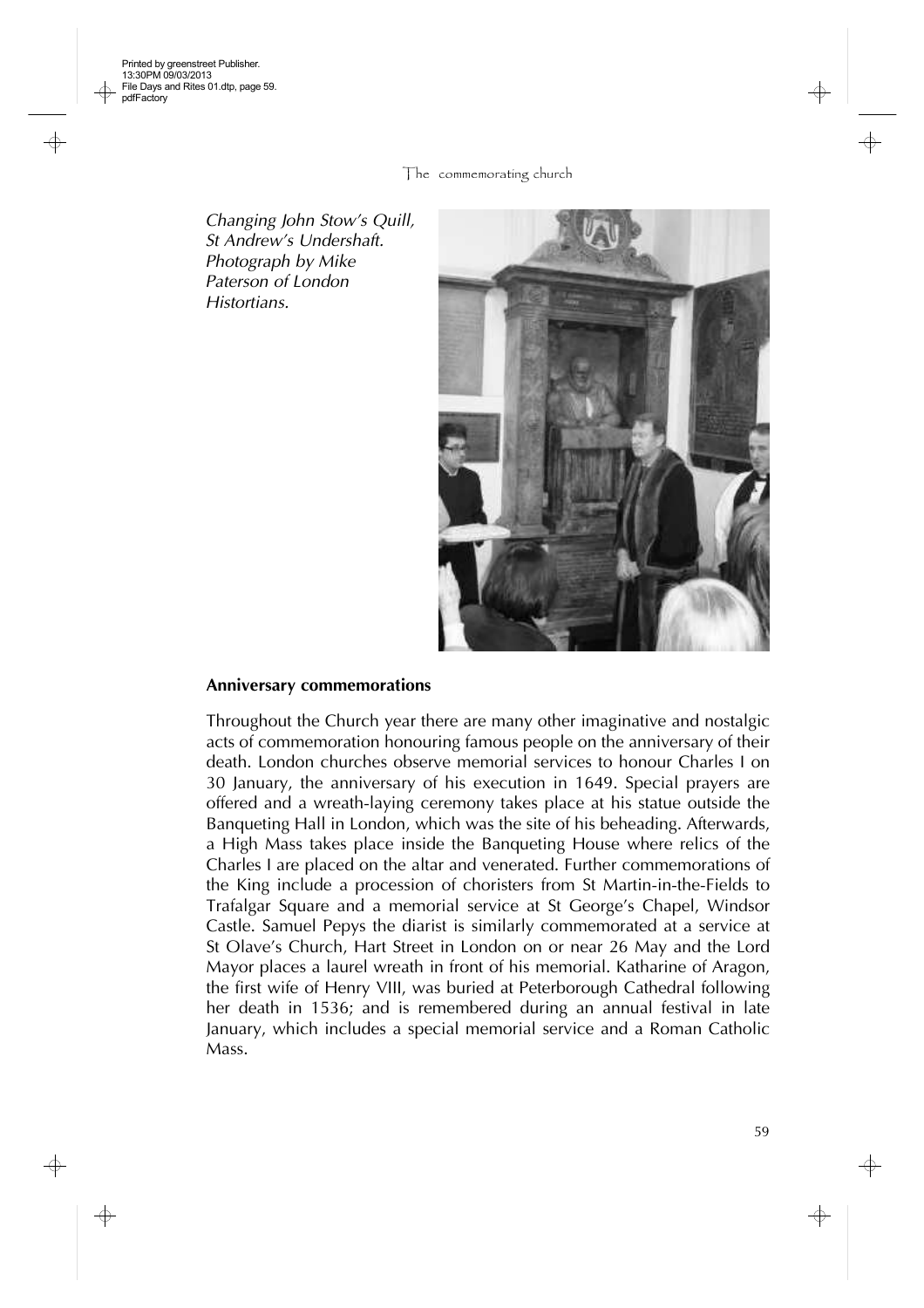A unique commemoration of a royal individual is the celebration at the Church of the Holy Cross, Avening, Gloucestershire, which is known locally as 'Pig-Face Day'. The feast commemorates Queen Matilda, wife of William the Conqueror, who consecrated the church in 1080. This is the only service to commemorate the commissioning of a church by a Queen of England. The Queen was spurned by a lover called Brittic and had him thrown into prison where he died. She was overcome with remorse and as an act of penance, commissioned a church to be built at Avening. When the church was completed the builders had a feast of boar's head. After evensong on every second year on the Sunday after Holy Cross Day (14 September), parishioners are served with sandwiches containing meat from a wild boar which is followed by fruit.

The most moving services are those given for people who have given great help to humanity. Florence Nightingale, known as the 'Lady of the Lamp', performed an extraordinary selfless duty to sick and wounded soldiers. She is commemorated annually at Westminster Abbey on a day nearest to her date of birth on 12 May. The nursing services and the ideals and standards she promoted are also celebrated. A lamp of traditional design is carried by nurses in procession from St George's Chapel to the Dean of Westminster who places it on the High Altar (Brentnall 1975: 180–1).

Humanity has also been served well by comedy, and the world of clowning is also celebrated at a unique memorial service which is held for the celebrated English clown Joseph Grimaldi, who died in 1837. This event takes place at Holy Trinity Church in Dalston, East London, every first Sunday in February. This has been an annual tradition since 1946 when a group of Christian clowns met informally. In 1967 the clowns were given permission to attend in their costumes. Hundreds of clowns flock to this event from all over the world in full attire, and the service is followed by a show for the children. A wreath is also laid on Grimaldi's memorial.

### **Remembering loss of life**

The most poignant act of remembrance in the English calendar is Remembrance Sunday, held on the second Sunday in November, which is the Sunday nearest to 11 November, Armistice Day. This is the anniversary of the ending of the hostilities of the First World War at 11.00 a.m. in 1918. Paper poppies are sold in aid of ex-servicemen, because the common poppy grew in such abundance around the trenches of Flanders. The two-minute period of silence at 11.00 a.m. is maintained as a sign of respect for sixty million people who died in the war. The parade in London of serving soldiers and veterans is an event of national significance although most parish churches have their own services in which wreaths are placed at war memorials on village greens or in churchyards. Other Remembrance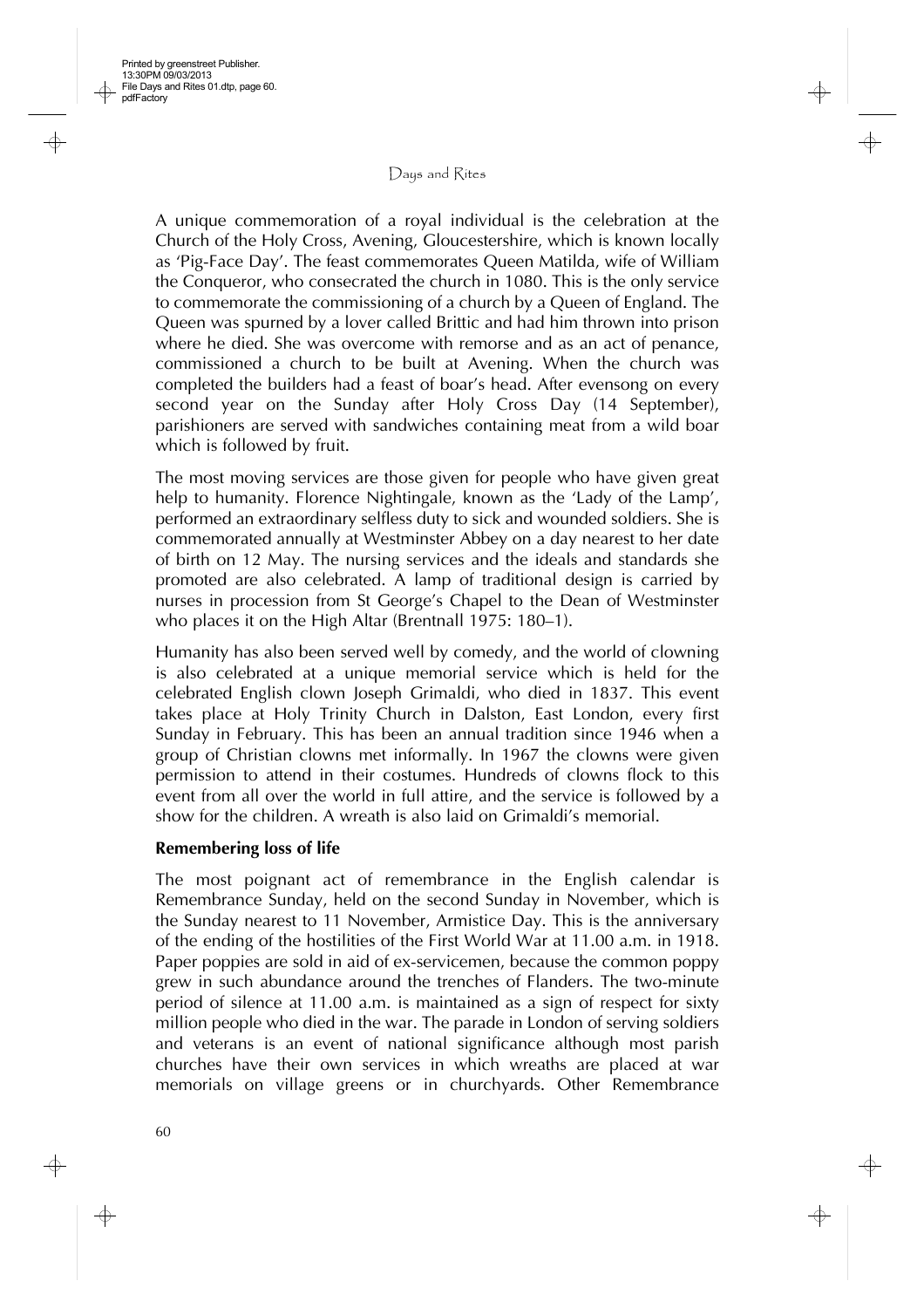

*The Clown's Service, Holy Trinity Church, Dalston, London. Photograph by Doc Rowe. See also the frontispiece.*

observances include the Dunkirk Veterans' Services although they have become less frequent as these ex-servicemen are now dwindling in numbers. A unique commemoration is the annual Cyclists Memorial Service which takes place on a Sunday in May on Meriden Green, in Warwickshire. This event has been held since 1921 in memory of cyclists who gave their lives in conflicts around the world.

Some of the great historical battles fought in defence of England are also remembered by the Church. For example, the Battle of Townton, one of the bloodiest conflicts in the War of the Roses which took place on Palm Sunday 1461 is annually re-enacted and remembered with a moving open-air service. The Battle of Tewkesbury of 1471 is also recalled with a reenactment of the storming of the Abbey concluding with a service of Compline. The Battle of Trafalgar which saw a historic victory of the British Navy over the French and Spanish in 1805 is commemorated on 21 October; wreaths are laid at the tomb of Admiral Lord Nelson at St Paul's Cathedral and on board *HMS Victory* at Portsmouth. The historic signal 'England expects that every man will do his duty', is sent from the ship at 8 a.m. and a memorial service is held on board. The Battle of Nevilles' Cross in 1346 is commemorated annually on 29 May or the nearest Saturday from the top of Durham Cathedral tower (see Chapter 6).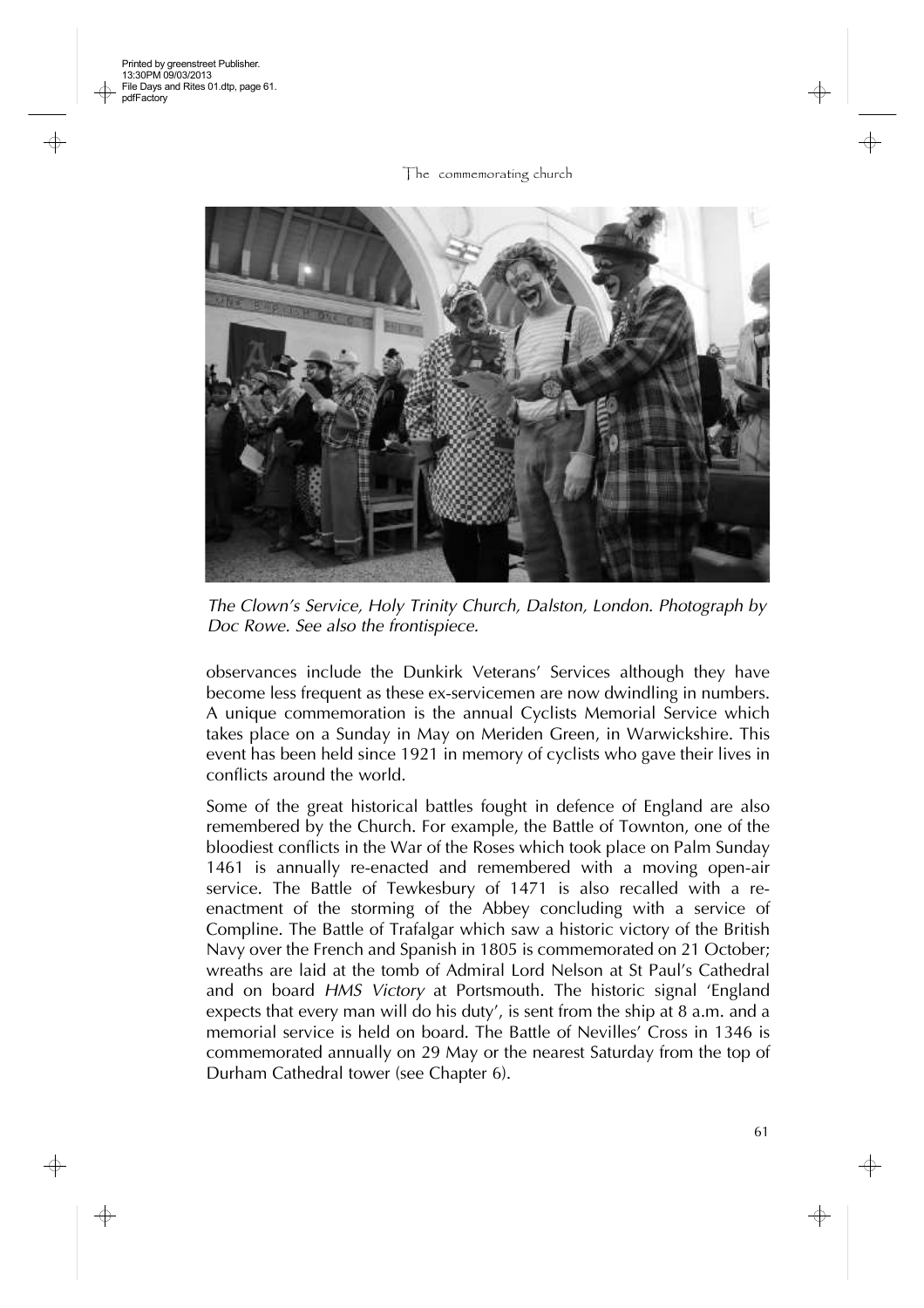In a completely different vein, but no less significant is the annual outdoor service that takes place annually at Eyam in Derbyshire on the last Sunday in August, in memory of the many plague victims who died there in 1665. People had quickly become contaminated with the disease after handling infected cloth from London. The rector, Rev William Mompesson, attempted to seal off the village to halt the spread of the virus to the rest of the county. The local villages responded with kindness by leaving food on the boundary stones and coins were left in a water trough into which vinegar had been poured to sterilise them. Nowadays a procession forms at the church of St Lawrence and passes some of the surviving plague cottages on its way to Cucklet Dell, where the service takes place (Day 1999: 125). The tomb of Mompesson's wife, Catherine, who was buried next to her husband, is in the churchyard and every year it is decorated with a rose wreath on 'Plague Sunday' (Hole 1978: 235–6).

#### **Individual memorial bequests**

The determination for an individual to be remembered in perpetuity has provided a legacy of enduring bequests, charities and endowments in the literature of church lore. Food and drink doles were extremely common and many annuities provided for simple acts such the tolling of 'early rising' or curfew bells, the dressing of graves with flowers or planting trees in the churchyard. However, a substantial number of these legacies were blatant attempts to ensure that the communal memory of the deceased was renewed. For example, requests for candles and torches to be burned on the anniversary of a death were common up to the nineteenth century, but occasionally these could be taken to extremes. At Swaffham, Norfolk, for example, one Simon Blake appointed 'a lamp to burn by his grave on all holidays and Lord's days, from Matins to Compline, and the bellman of the town of Swaffham to take care of it' (Gasquet 1906: 119). Perhaps less demanding were the annual musical commemorations such as singing psalms or anthems. One of the best known in this tradition is that of William Hubbard, who in his will of 1774, left one guinea to establish the custom of singing hymns over his grave at St Mary-in-Arden church, Market Harborough, Leicestershire. This unbroken tradition still takes place every Easter Saturday at 6.00 p.m. even though the church is now in ruins. The custom of singing from the tower of St Magdelens College, Oxford is discussed in Chapter 6.

Henry Travice of Leigh, Greater Manchester, attempted to keep his memory alive by quieter means. He stipulated in his will of 1627 that forty people had to pass over his grave which is located under the floor of the church. In return for this curious request he left the sum of ten pounds to be divided by the local vicars amongst the parishes of Leigh, Atherton and Tyseley. The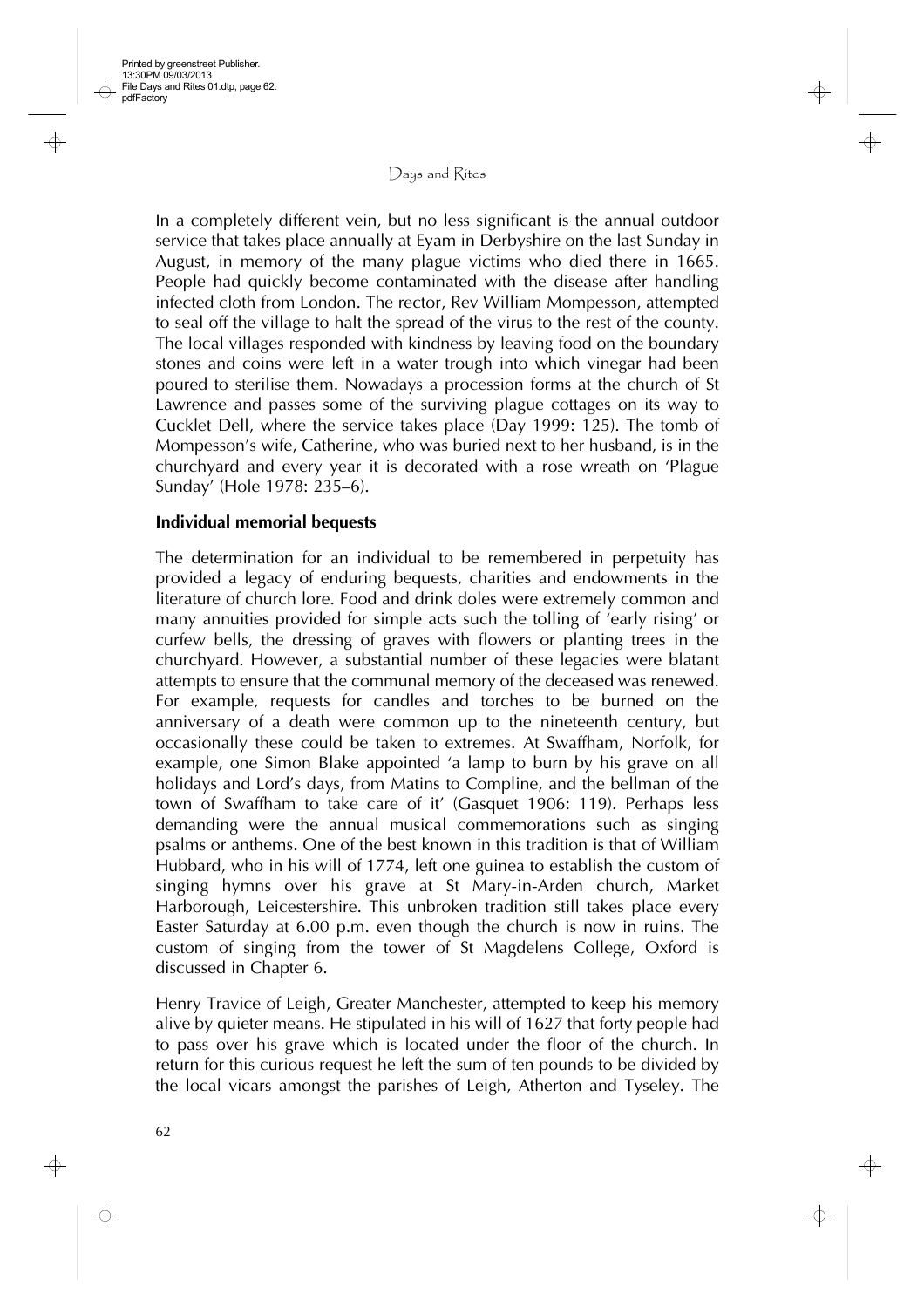

*Singing at the grave of William Hubbard, St Mary-in-Arden, Market Harborough. Photograph by Brian Shuel.*

ceremony still continues but the number of participants has diminished significantly in recent years and now only three people cross his grave after the Maundy Thursday evening service. William Glanville, however, went even further in ensuring his communal remembrance. Under the terms of his will of 1717, five poor boys under the age of sixteen who qualified for forty shillings each had to stand with their right hands resting on his tomb in Wotton churchyard near Dorking, Surrey. While holding this pose they were expected to recite the Lord's Prayer, the Apostle's Creed and the Ten Commandments. Furthermore they were expected to read aloud Chapter 15 of the first Letter of Corinthians and write two verses from the same passage in clear legible writing. This annual test took place in early February but bad weather often meant that it was rescheduled to a date near Ascension Day (Christian 1966: 94).

Possibly the loudest and most eccentric commemorative custom is the Firing of the Fenny Poppers, which takes place on St Martin's Day (11 November). This is the patronal festival of the church of St Martin, Fenny Stratford near Bletchley, Buckinghamshire. The Fenny Poppers are six tankard-shaped miniature cannon which are fired annually on 11 November in memory of Dr Thomas Willis, the founder of the science of neurology, who died on this date. He was the grandfather of a local eccentric, Browne Willis who built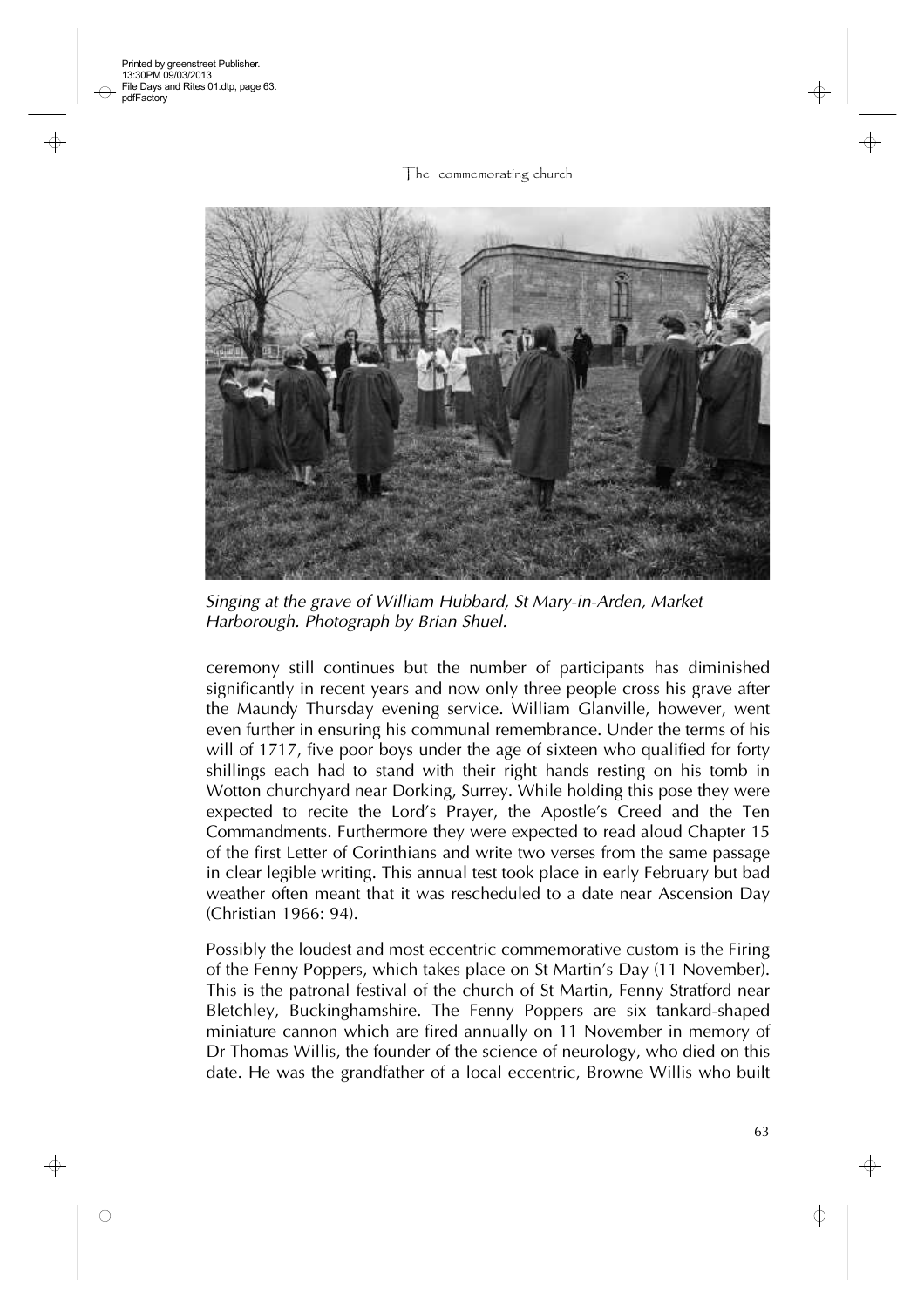Printed by greenstreet Publisher. 13:30PM 09/03/2013 File Days and Rites 01.dtp, page 64. pdfFactory

Days and Rites

Left: *Charging the Fenny Poppers, St Martin's, Fenny Stratford, Buckinghamshire.*

Right: *Firing the Fenny Poppers.* 

*Photographs by Doc Rowe.*

St Martin's Church in Fenny Stratford and he is believed to have started the custom in 1740. Each popper is ignited from a long poker heated in a brazier and traditionally the first is lit by the incumbent of St Martin's Church. The event originally took place in the churchyard but because of damage to buildings it has in recent years moved to a local sports field. The reason for introducing the miniature cannons is uncertain but clearly reflects the eccentricity of its founder (Legg 2001).

# **Financial bequests**

The greatest benefits to a community were endowments providing some monetary support to the church or poor parishioners. Many of these legacies were humble pragmatic gifts of articles such as food, clothing, gloves or shoes for the poor of the parish. Others reflected the particular philanthropic obsessions of the benefactor and sometimes have a distinctly idiosyncratic flavour. Typical examples from the early nineteenth century include provision for keeping boys quiet in church at Wolverhampton, Staffordshire, taking care of the parson's horse at Yapham-cum-Meltonby, Yorkshire, while he was on duty, or the purchase of a parish cow at Bebington, Cheshire. Bellringing endowments were common, such as the tolling of a bell at Woodstock, Oxfordshire, to guide travellers at night or an 'early rising bell' at

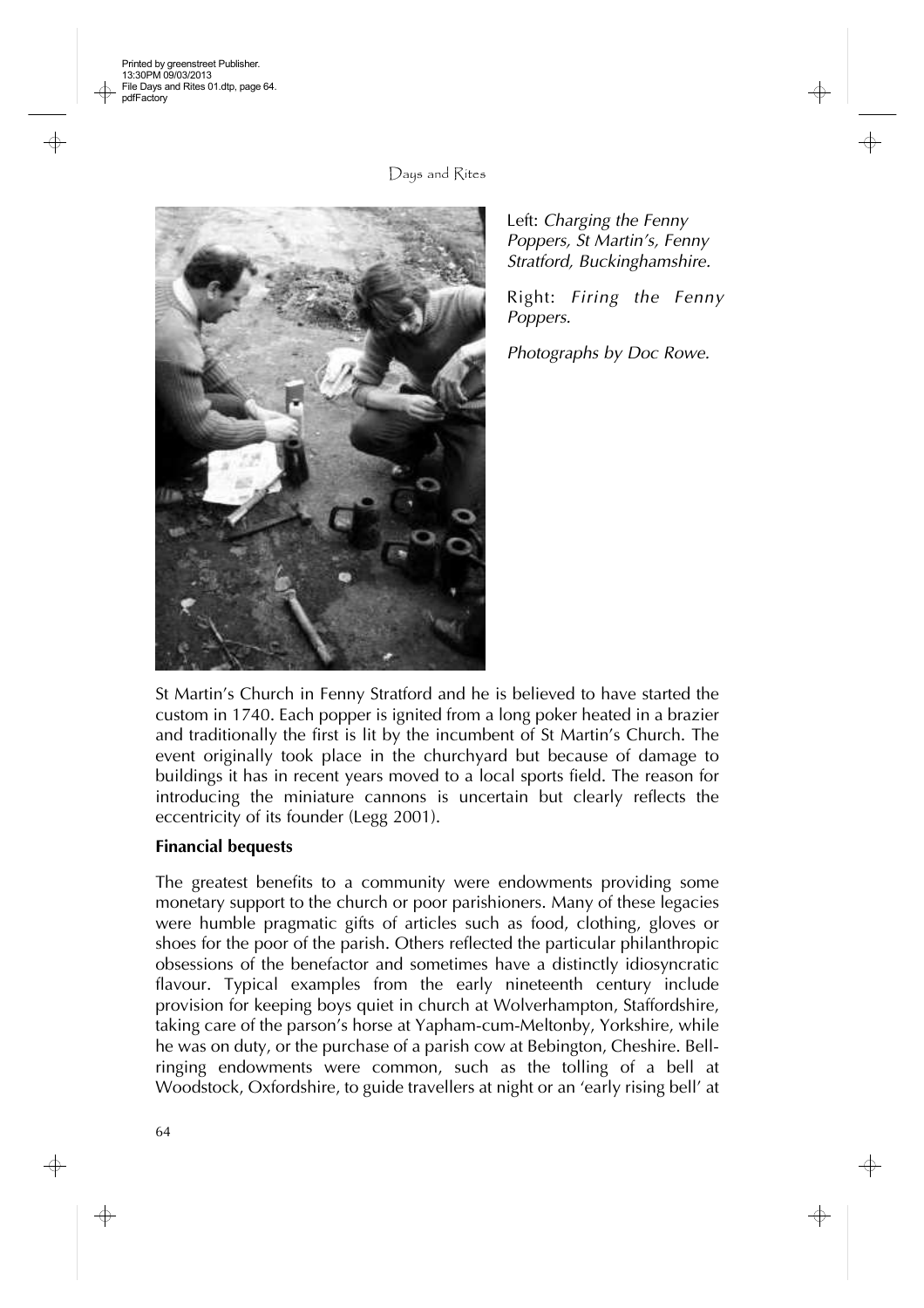The commemorating church



Huntingdon. Other widespread legacies were intended to encourage prayer and the development of religious knowledge, or promote marriage in the community.

Some bequests demonstrated remarkable audacity, such as the endowment at All Saints Church, Newmarket, Suffolk still surviving at the beginning of the nineteenth century which offered twenty pounds to a man if he married a young woman from the church on Maundy Thursday. If the money was not claimed in a given year, then it would by default go to a horse-racing fund! (Edwards 1842: 57, 68, 99–100, 201, 190, 221–2). The element of monetary distribution in many of these charities was often abandoned in later years because, as the interest accrued from the original bequest began to diminish, so the purchasing power of the money also decreased.

Certain bequests were intended to be fulfilled immediately on the death of the deceased. One Thomas Tuke of Wath, Yorkshire, who died in 1810, bequeathed a penny to every child who should be present at his funeral. As a result the churchyard walks were literally lined with up to seven hundred children and pennies were duly distributed to them. He also ordered forty dozen penny buns to be thrown from the church tower at noon every Christmas Day, leaving a sum of money for the purpose. For some years the buns were distributed in accordance with the will but eventually, owing to the disruptive behaviour that ensued, only six dozen were thrown from the tower and the remainder were quietly given away below (Vaux 1894: 139–40).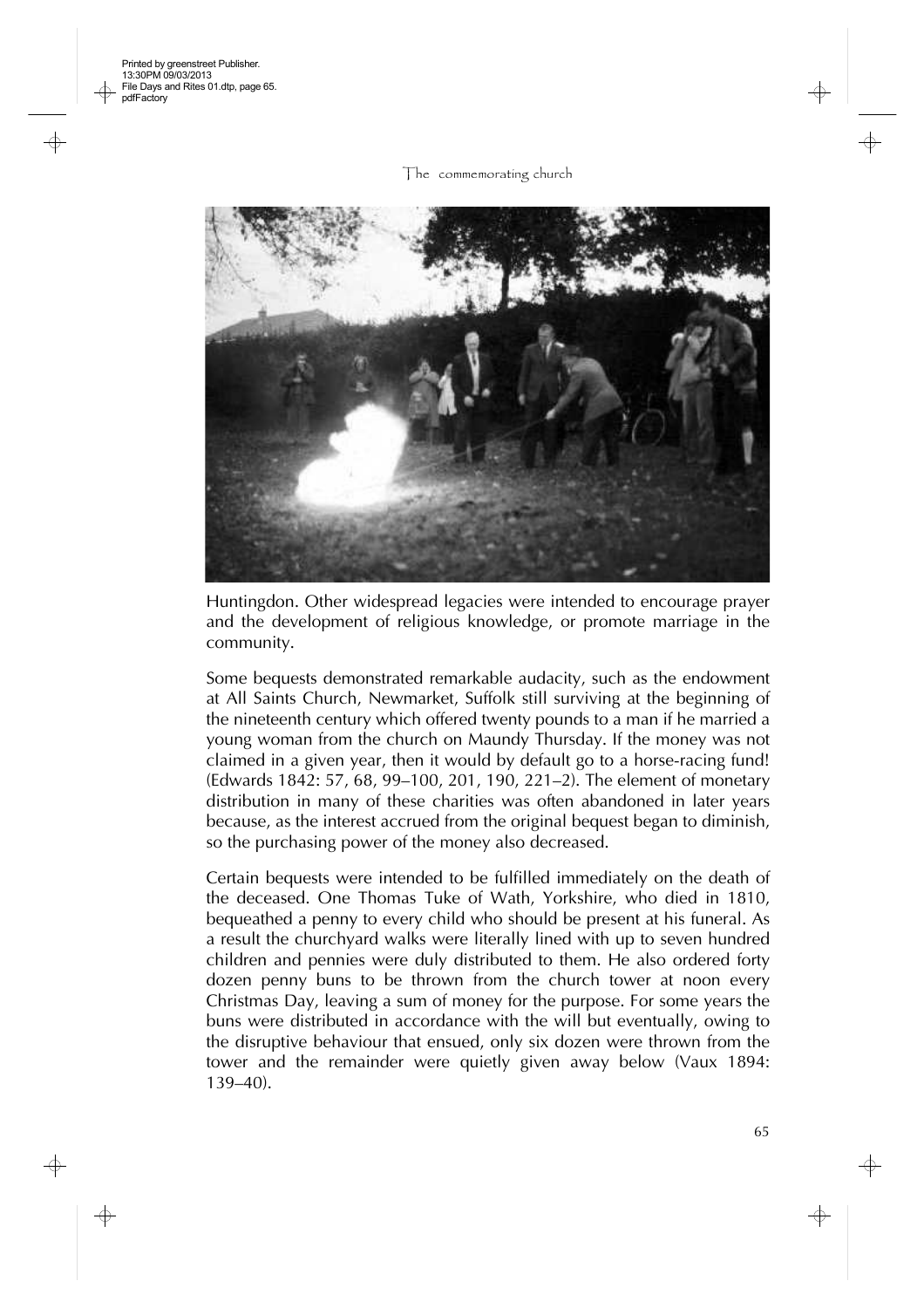Printed by greenstreet Publisher. 13:30PM 09/03/2013 File Days and Rites 01.dtp, page 66. pdfFactory

Days and Rites



*Dicing for Bibles, All Saint's Church, St Ives, Cambridgeshire. Photograph by Fr Mark Amey .*

A monetary dole still takes place annually at the Church of St Mary the Virgin at Hartfield in East Sussex on Good Friday, when money is given to the poor of the parish. The distribution originated in the seventeenth century when Nicholas Smith bequeathed a sum of money and the interest was to be used to fund the charity. According to local legend, Smith travelled around disguised as a beggar to see how he was treated; Hartfield was the only place which offered him a warm welcome so he elected to be buried there. Poor widows were the frequent recipients of monetary doles and one of the most famous distributions is the giving of the Widows' Sixpence at St Bartholomew the Great, London. In the past this was a charity dole of money and food given to widows of the parish of St Bartholomew the Great at Smithfield in London, but now hot cross buns are distributed to anyone who attends the morning service on Good Friday. The origins of the custom are lost, but Joshua Butterworth gave funds, and his name, to the event in the late nineteenth century. A similar charity still takes place at St Leonard's Church, Keevil in Wiltshire on the first or second Sunday Family service after Easter which resulted from the bequest of a local farmer, George Taylor in his will of 1852 to provide buns for local children.

Some testators could be very uncompromising about their intended recipients. William Underhill of Eldersfield, Herefordshire, left money in 1647 to the 'honest poor, not bastards nor any known dishonest poor'. The vicar called the names of the chosen, who received the money from the churchwarden while the latter was sitting on a chair at the head of Underhill's tomb. A least one charity generated sufficient funds to allow a weekly distribution, so at 4.00 p.m. every Saturday at Wiveton Church, Norfolk, the 'charity bell' was tolled and twelve elderly villagers received money as 'pensions' in a blue bag. This provision came from the will of Ralph Greenaway, a wealthy merchant, dated 1558 (Christian 1966: 15).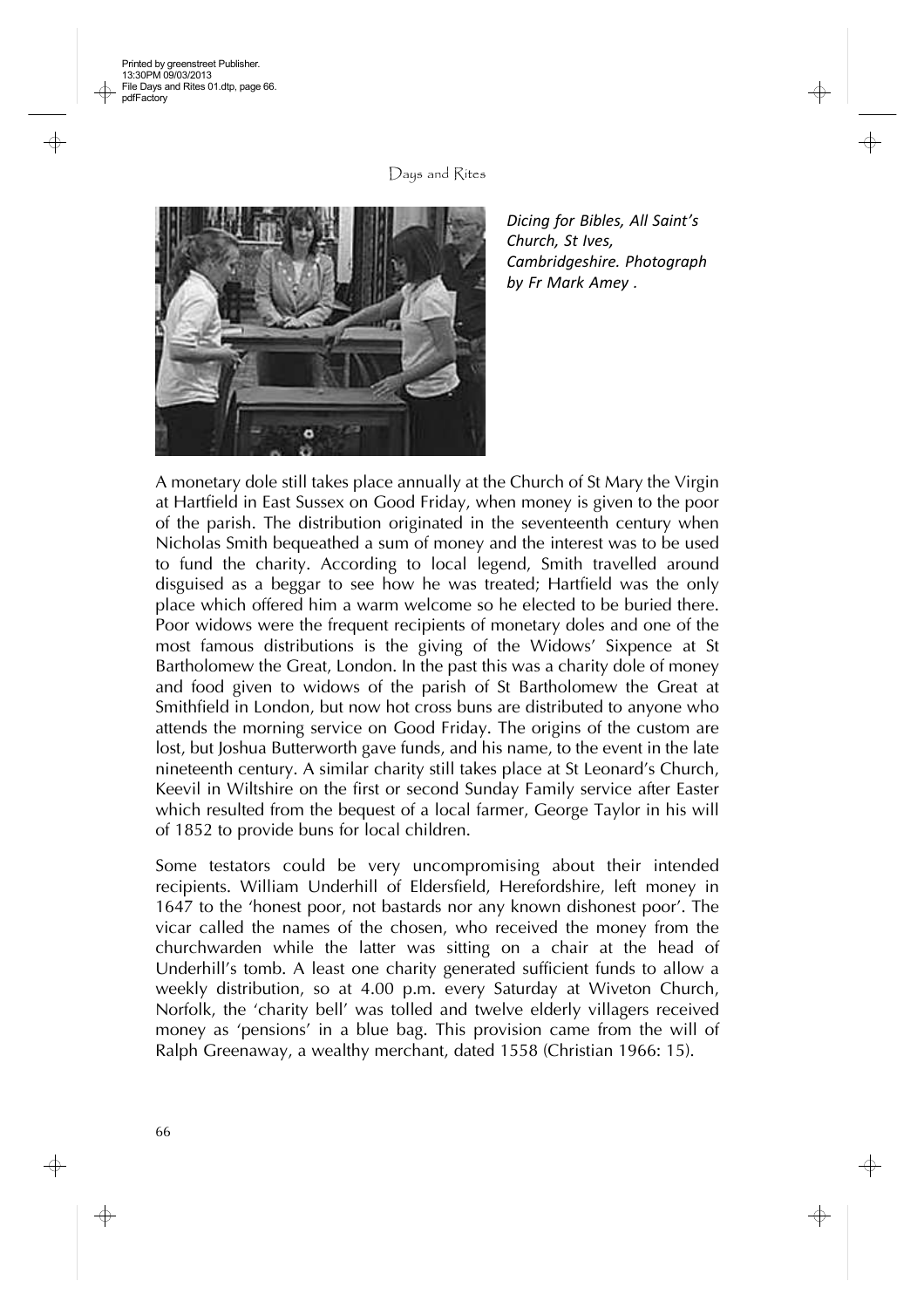

*Inspecting Mary Gibsons Tomb, St Nicholas' Church, Sutton, Surrey. Photograph by Brian Shuel.*

Some charities could be quite bold and self-indulgent. The so-called 'Pretty Maids' Charity' for instance, was instituted in 1841 by Rev Thomas Merrick, brother of the rector of Holsworthy, Devon. He left money to be invested in government stock, the interest to be given annually to the most worthy, quiet, handsome, single woman who was under thirty years of age and attended church regularly. The one chosen was concealed in Holsworthy parish church until noon, when she emerged from the tower door (Kightly 1986: 190–1). However, the most controversial church legacy must be that of Rev Dr Robert Wilde at All Saints Church, St Ives, Cambridgeshire. When he died in 1679, he made provision in his will for a bequest of money to provide a dozen bibles, six for the boys and six for girls, to be won annually by casting dice on the altar. Wilde was known for his zealous Puritan outlook and wished to demonstrate that God's word was in the bible and not in liturgical show and spectacle. The use of the altar for gambling purposes inevitably offended the sensibilities of parishioners although the dicing ceremony still takes place every Whit Tuesday since 1880 on a small table in the church (Roud 2006: 271).

Another curious and longstanding attempt to defy the ravages of time is the legacy of a wealthy widow named Mary Gibson who is interred at

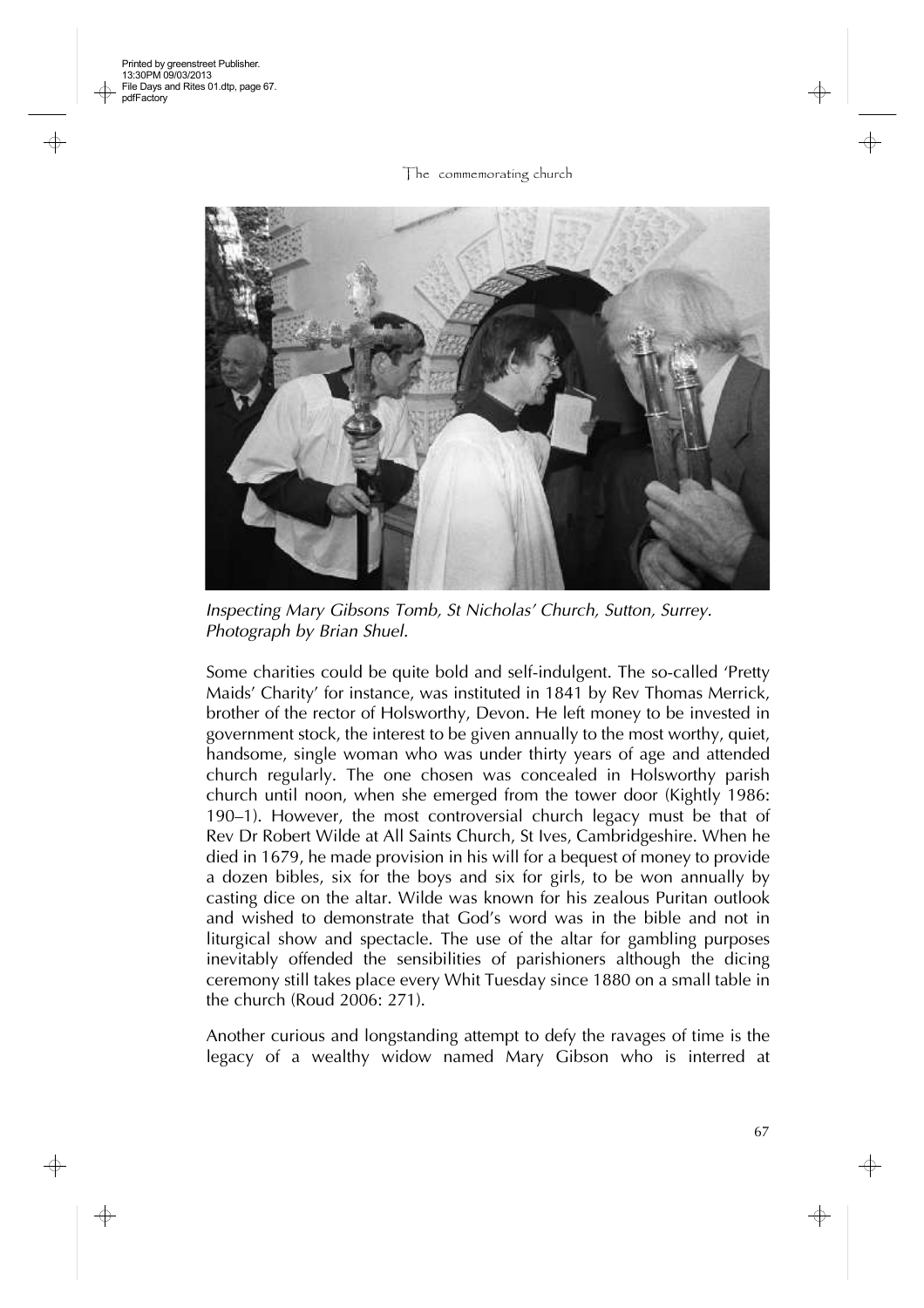St Nicholas' Church, Sutton in Surrey. She died on 12 August 1793 and, under the terms of her will, a sermon was to be preached on the anniversary of her death – but with conditions attached. Gibson made a considerable bequest to Christ's Hospital School, but in return, the school's governors were required to carefully inspect the Gibson family vault beneath the church on the day, and ensure that any necessary repairs were carried out. A fear of being buried alive may have been at the heart of the original bequest, although it is unclear what those undertaking the inspection of the tomb in later years were expected to find. The churchwardens continued to undertake this duty, but the opening of the tomb has now been discontinued.

# *Bread doles and charities*

Food charities and bequests have taken many forms including biscuits, currant buns, fish, meat, wheat, cakes and plum pudding, often in association with wine or ale. Bread has probably been the commonest item in charitable distributions. Christmas was a very popular season for food doles. For example, at Piddlehinton, Dorset, there was a festive distribution of mince pies, ale and bread to more than three hundred people and at Great Barr in Staffordshire, the rector gave to all comers on Christmas Day, as much bread, beef, vinegar and mustard as they could eat (Tate 1946: 114). Easter was also a popular time for food doles and a few also dared to ease the austerity of Lent. Some of these offerings have also been bound up with distributions of money. The dispensing of food as dole had mixed motives and provided a socially acceptable way for the wealthy classes to display their power and to reinforce class divisions within the community (Black 1981: 59). Some food doles, however, have been exceptionally generous. For example, the only daily distribution which still continues is at Cartmel Priory, Cumbria. Bread is stored at the church to be given to any poor person who may request it on any day of the week, in accordance with the will of Rowland Briggs of Swallowmire, who perished in the great storm of 1703 and left money for this purpose (Stockdale 1872: 164).

The bun distribution at St Bartholomew's Church, London, has already been mentioned but another similar charity dole also took place at St Michael's Church, Bristol. Large fruit buns called 'tuppenny starvers' were given out every Easter Tuesday at the church. The church has now closed, so the event is held privately at the local school where it has evolved into a Bun Festival. The origin of this custom dates back to the days when the poor could afford only black bread and this special occasion gave them the opportunity of receiving at least one meal of white bread every year.

Some doles could be regarded as tokenistic, yielding more to boisterous entertainment than feeding the poor. The St Briavel's Bread and Cheese Dole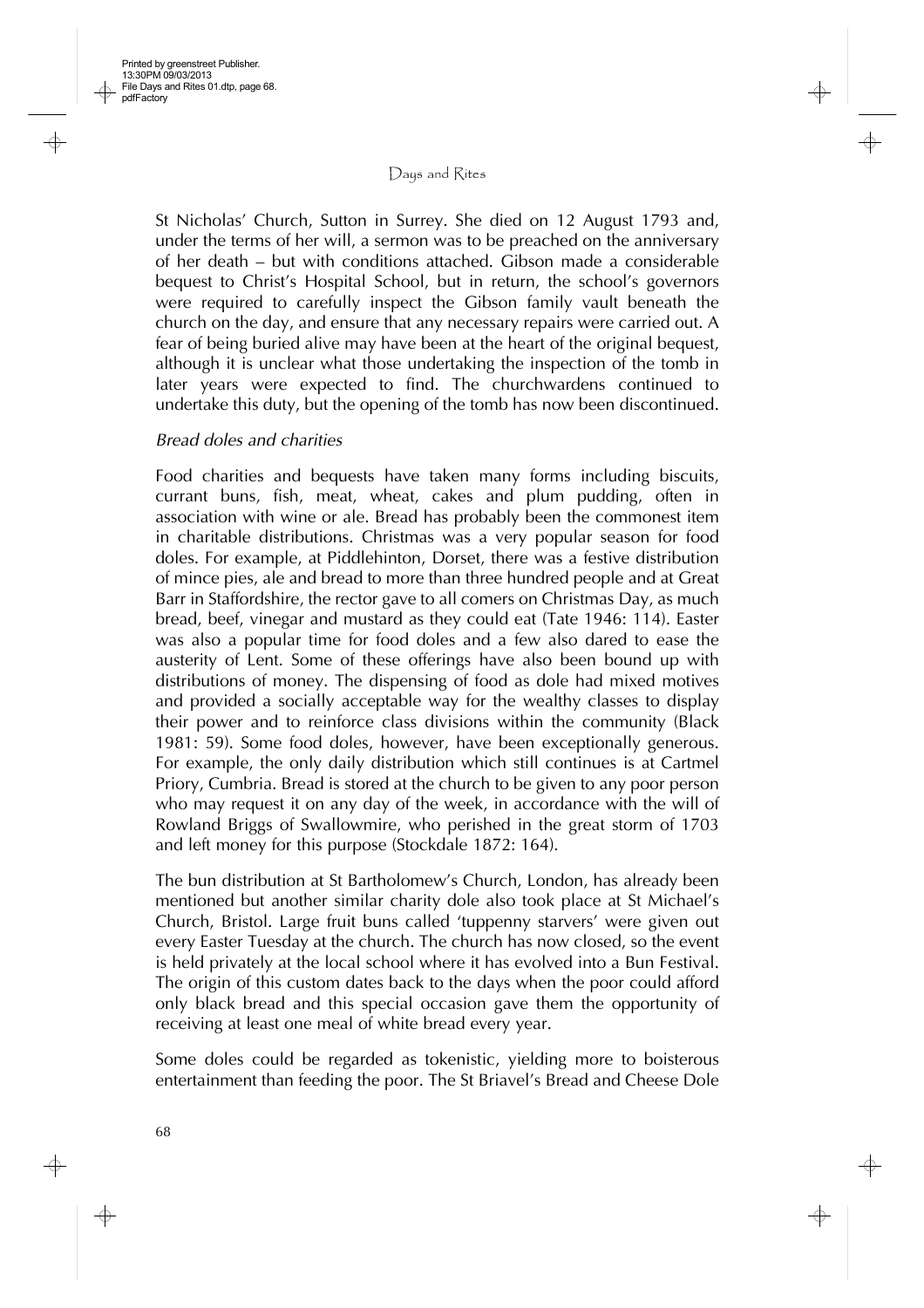The commemorating church



*The Bread and Cheese Dole at St Mary's Church, St Briavel's, Herefordshire. Photograph by Doc Rowe.*

seems to fall into this category. Every year on Whit Sunday at St Briavels, Herefordshire, crowds of local people congregate outside St Mary's church in the hope of catching pieces of bread and cheese which are thrown into the air from overflowing baskets. This distribution dates back to the twelfth century when dole claimers could be anyone who paid a penny to the Earl of Hereford who was then Lord of the Forest of Dean. This entitled them to gather wood from nearby woodlands (Hartland 1893–4).

Another charitable bread and cheese dole takes place at Biddenden, Kent, at Eastertide which dates back to the twelfth century. Special hard and almost inedible biscuits in the shape of the Chulkhurst twins are given out. According to a local legend Eliza and Mary Chulkhurst were Siamese twins who died within hours of each other; they left twenty acres of land still known as the Bread and Cheese Lands to the church to support a charitable dole which continues today, although the original motives are not entirely clear. The bread and cheese goes to those in need but anyone who attends the ceremony may receive a biscuit (Hole 1978: 35–36).

By contrast, there is a remarkable graveside dole that takes place at St Marythe-Virgin, Braughing, near Bishop's Stortford, Hertfordshire. It originates with the will of Matthew Wall, a sixteenth century farmer whose coffin was being carried from his home to the churchyard, when the bearers suddenly

69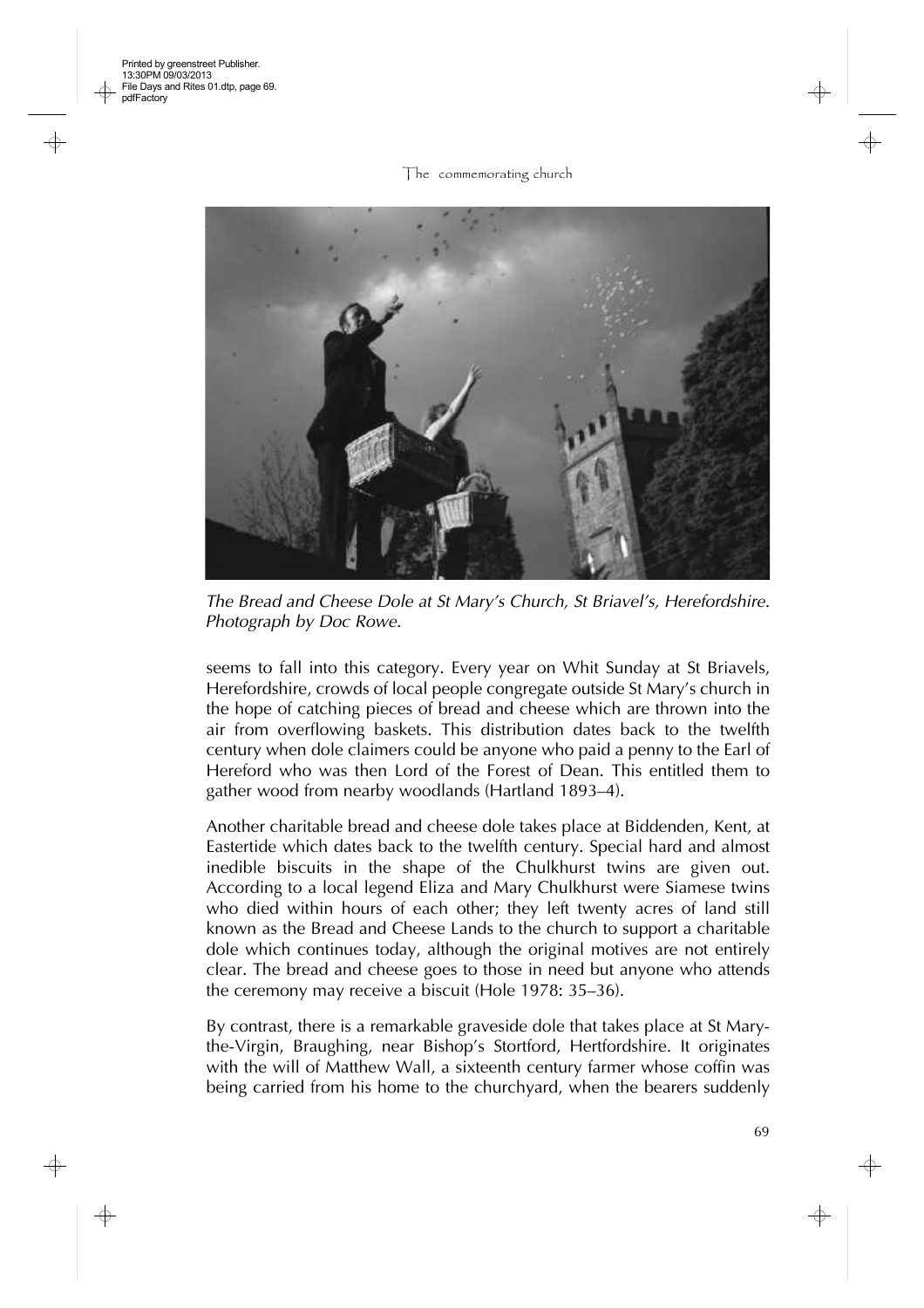

*The Rector after blessing the Hallaton 'bottles' at the Butter Cross, Easter Monday 1999. The lady with the basket has just distributed 'penny loaves' (bread rolls). Photograph by Bob Trubshaw.*

tripped on some dead leaves and dropped it. To the amazement of all present, he stepped out of the coffin, clearly revived by the sudden jolt. He died over twenty years later but in gratitude for being saved from a premature burial, he left a bequest for a small sum of money to be given to each of twenty children on 2 October. On this day, the church bells are still rung and the children sweep the route of the coffin to the church and prayers are said while Matthew Wall's grave is tended. Matthew lived to a good age and the day is locally known as 'Old Man's Day'.

Another legacy originally given in gratitude has resulted in one of the most high-spirited celebrations in England. This is the hare-pie scramble and bottle-kicking ceremony which takes place at St Michael and All Angels, Hallaton, Leicestershire on Easter Monday. A hare pie is paraded in a procession from the Fox Inn to the lych gate, where it is sliced, blessed by the Rector and 'distributed' to the local people – by flinging it in the air. About an hour later another procession is formed to where a bottle-kicking match commences between competing village teams. The 'bottles' are actually three painted wooden kegs, two of which contain beer. The custom seemingly began in 1770, when the Rector of Hallaton was given a piece of land, which according to local legend, was given in gratitude by two women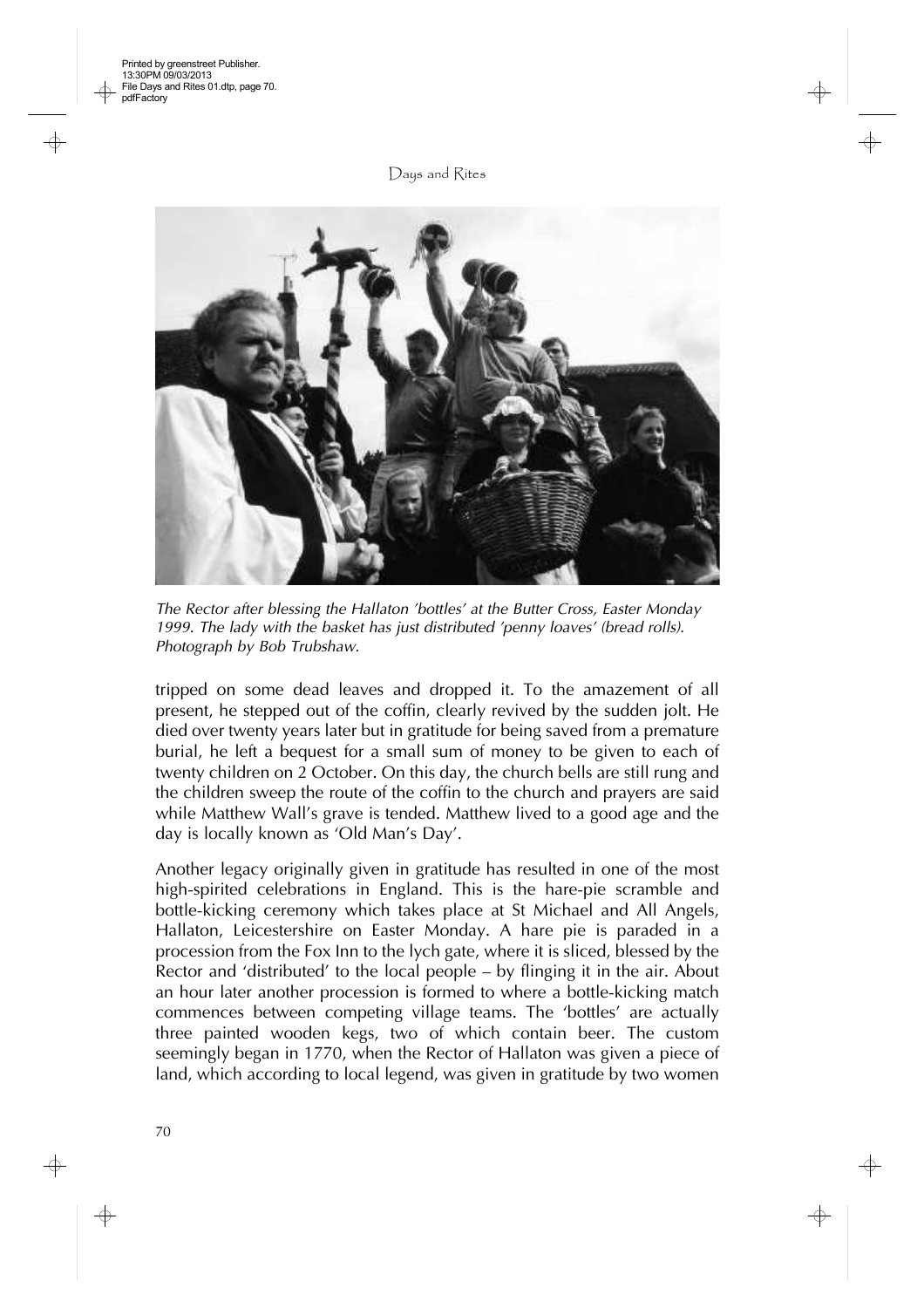*The Rector blessing the hare pie at the lych-gate,Hallaton on Easter Monday in 1999. Photograph by Bob Trubshaw.*



who were saved after being chased by a bull! The original bequest required that two hare pies, two dozen loaves of bread and a quantity of ale be provided for the poor of the parish, which had to be scrambled for in public (Trubshaw 1990).

#### *Cakes and ale doles*

The distribution of Pax Cakes which takes place at Sellack at St Tysillio's Church, and St John the Baptist's church, Kings Caple (both in Herefordshire) is a dole with a very particular intention. It is a charity distribution and the round shortbread-like biscuits are given out by the vicar after the Sunday service on Palm Sunday. Each 'pax' (Latin for 'peace') cake is stamped with the image of the Paschal Lamb and offered with a blessing of 'Peace and good neighbourhood' which is spoken with each gift. The dole is believed to have originated with the 1570 bequest of a local landowner, Lady Scudamore, although there have been earlier attributions. Beer was originally part of the distribution and both the drink and cake were intended to be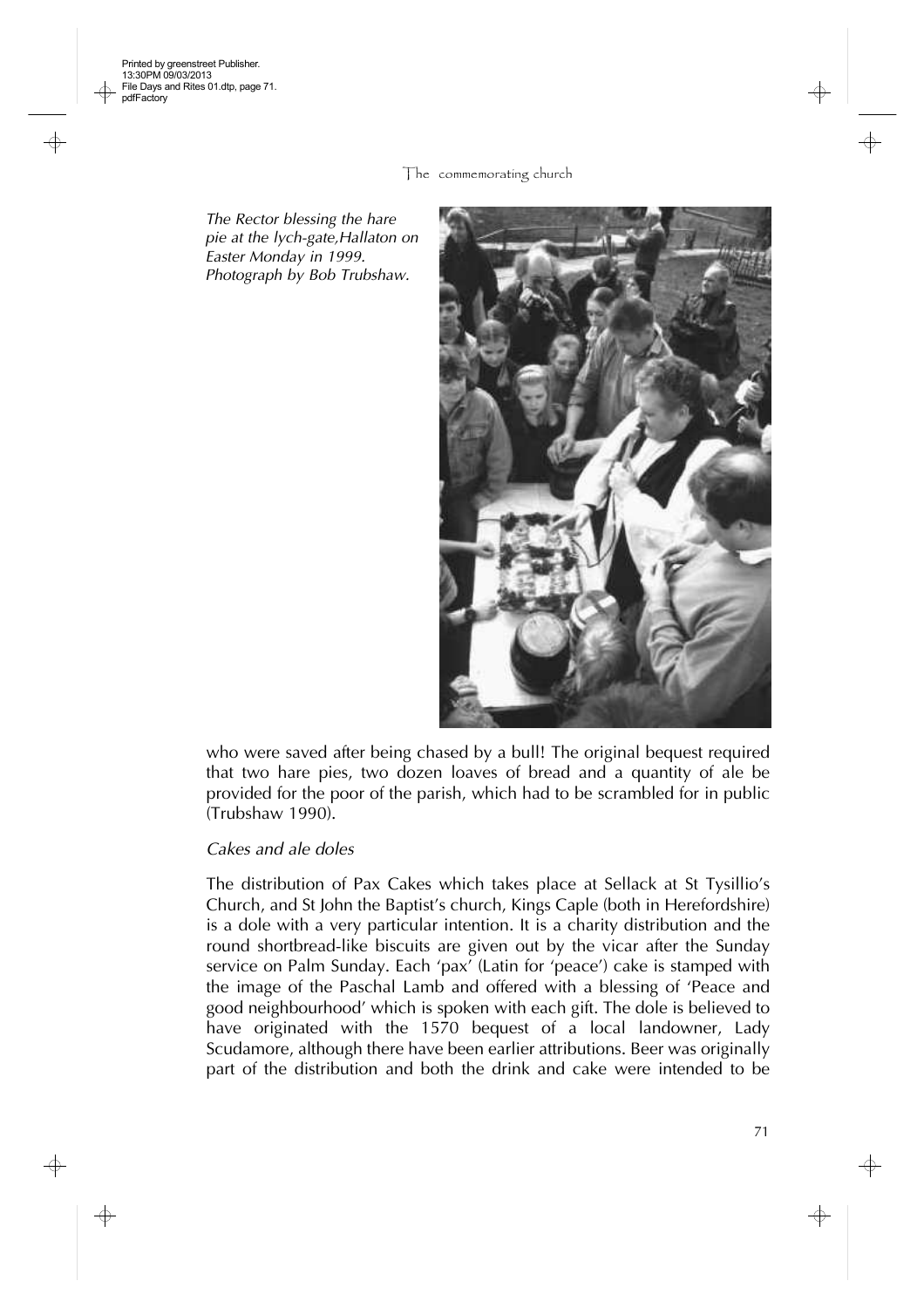

Above and opposite: *Orange and Lemons Service, St Clement Danes, Strand, London. Photographs by Doc Rowe.*

consumed within the church. The donor believed that any quarrels could be dispelled and peace and good friendship established over a communal meal before taking Easter communion a week later (Hole 1978: 233–4). The custom was also formerly observed at Hentland in the same county.

The giving of cakes and ale also feature in the Jankyn Smith Charity which takes place on the Thursday following Plough Monday at Bury St Edmunds, Suffolk. Jankyn Smith was a significant benefactor to the town of Bury St Edmunds in Suffolk; under the terms of his will, a requiem mass for his soul was to be held each year at St Mary's church on the anniversary of his death in 1481, followed by a provision of food and drink at the Guildhall. The charity still continues and residents of the almshouses which he also founded are given money. This is the oldest endowed charity in the country known to be still in existence.

Cakes also feature in the Methodist 'Love Feasts' which are modelled on the 'Agape' (from the Greek word meaning 'love') feasts of the early Church, where the wealthy brought food for the poor. The most notable love feast is held in a large barn at Alport Castle in Derbyshire on the first Sunday of July; unaccompanied hymns are sung and each participant takes fruitcake and water to share as a commemoration of Methodist fellowship. A similar feast has taken place under a gospel elm at Wicken in Northamptonshire.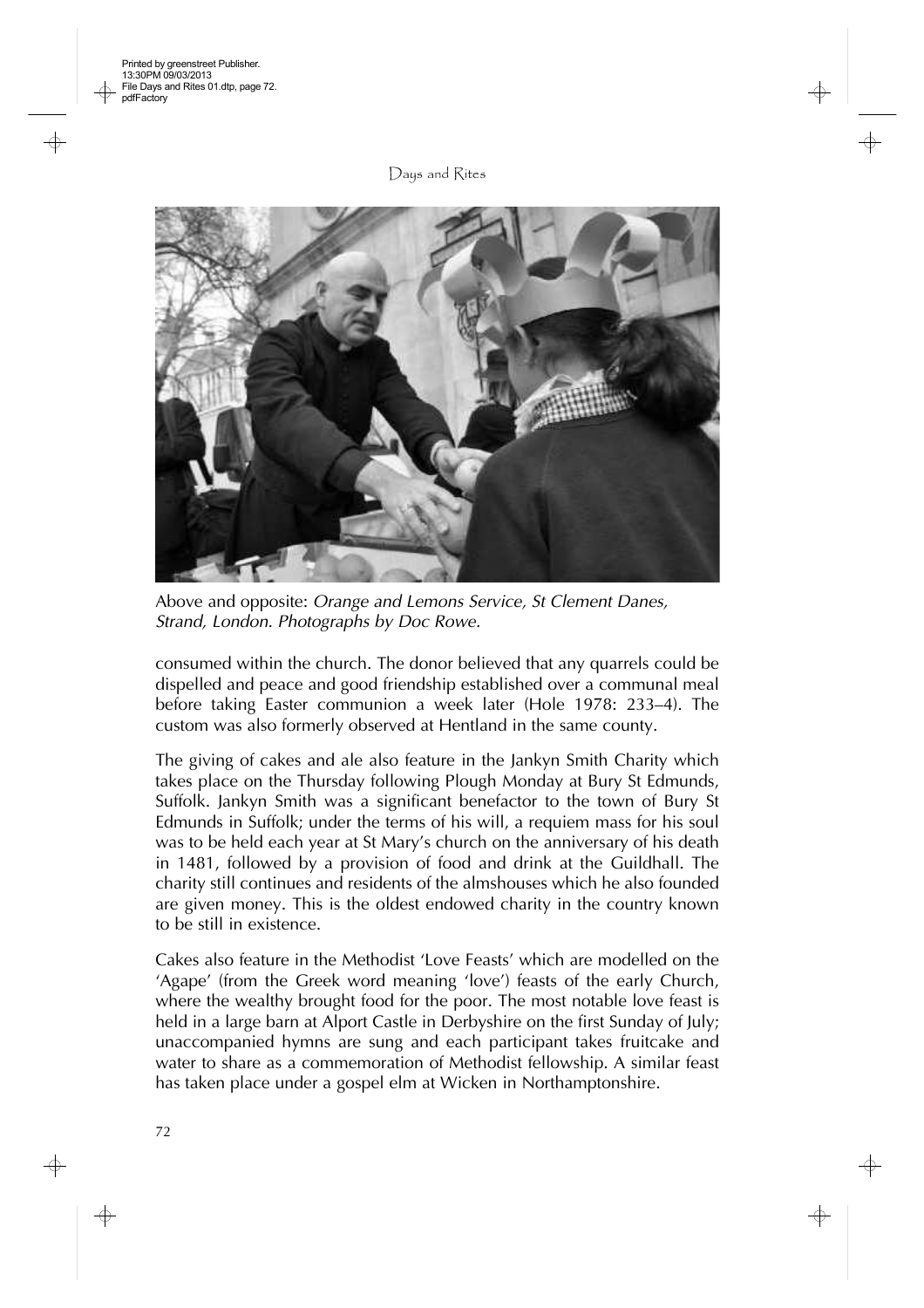

Only a few fruit doles have been recorded. The best known is the Oranges and Lemons Service for children at St Clement Danes, Strand, London in March. During the service, the 'oranges and lemons' rhyme is read and the fruit is distributed outside. This is believed to be a legacy of the days when barges bringing cargoes of citrus fruits from ships moored down-river were unloaded on the shore of the Thames just south of the church (Brentnall 1975: 171). Another orange distribution is made at St Mary's Church, Sileby, Leicestershire on a Sunday in May. The origin and meaning of this custom is uncertain but may relate to a commemoration of the victory at Waterloo in 1815 (Kightly 1986: 177). A distribution of apples takes place at Ripon Cathedral on Christmas Day – See Chapter 6.

### **Annual sermons**

A popular form of individual endowment was in the form of a thematic annual sermon and numerous examples are found in parish records. The commemorative sermon is an essentially Protestant phenomenon for the purpose of providing an annual injection of spiritual instruction. Some of these are still honoured today. A notably survival is the 'Handy Sermon', preached at St Giles's, Oxford, on or about 10 March. This was founded under the terms of the 1622 will of William Handy who was presumably a zealous convert to the Reformed religion and wished his death to be commemorated with a sermon giving thanks to God for delivering the nation from 'Popery and Idolatry'.

73

⊕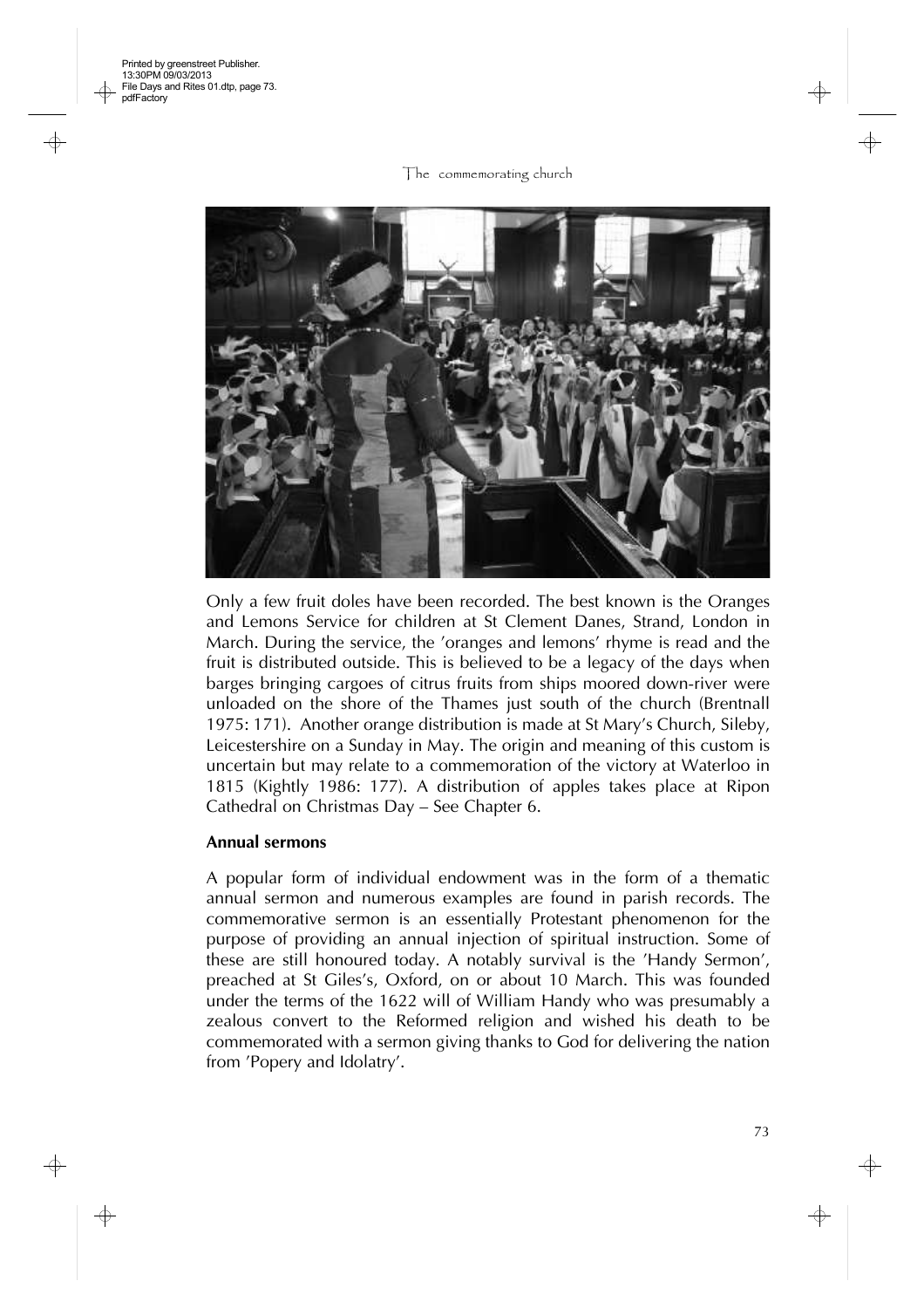A good number of endowed sermons were also accompanied by bread and bun doles, which may have been intended to ensure a more substantial congregation (Kightly 1996: 204:). The character of these sermons has sometimes been penitential or instructive, on a topic of particular interest to the donor. Others can be a form of heartfelt gratitude for surviving warfare or a life-threatening experience. At Newark, Nottinghamshire, for example, Hercules Clay left a provision for an annual sermon in gratitude that he and his family were saved from a fire that destroyed their home. It takes place on or about 11 March. George Dalton was saved from drowning and in his will of 1556, he left a thanksgiving legacy for a 'Rush Sermon' to be preached St Giles Church, Farnborough, Kent, which still takes place on the first Sunday after 29 June. The theme is the 'frailty of life' and the church porch is strewn with rushes as a thanksgiving (Ashley 1988: 187). The Lion Sermon, preached annually on 16 October at St Katharine Cree church, in the City of London, commemorates the 'wonderful escape' of a former Lord Mayor of London, Sir John Gayer, from a lion which he met in the desert whilst travelling the wilds of Turkey. Gayer allegedly recalled the story of Daniel in the Lions' Den (Daniel 6: 16–24), fell on his knees and prayed for deliverance (Hole 1978: 180).

Endowed sermons are particularly common in the City of London and the Spital Sermon is probably the oldest annual sermon still to be observed there. It dates from the lengthy addresses on the Resurrection given from an openair pulpit in the churchyard of the twelfth century Priory Church of St Mary Spital in the area that is now Spitalfields. On the second Wednesday after Easter, the Lord Mayor of London, the Court of Common Council and Court of Aldermen and city dignitaries from the Guildhall walk in procession to St Lawrence Jewry church where the sermon is now preached.

Another notable observance is the 'Bubble Sermon' given to members of the London Stationers' Company at St Martin's-within-Ludgate. The company process to the church on the first Tuesday in June where they are annually reminded that 'Life is but a bubble'. This was a bequest in the will of Richard Johnson, who was an eighteenth century benefactor to the company. The capture of Guy Fawkes was a favourite Protestant theme of commemoration in many churches and typically, on 5 November or the nearest Sunday, the 'Gunpowder Plot Sermon', is preached at St Mary-Le-Bow, London.

## *Sermons on human morals*

There have been many legacies for sermons on various aspects of questionable human behaviour. Annual sermons on the sin of pride are preached at Salisbury Cathedral and at St Aldates, Oxford – where it is a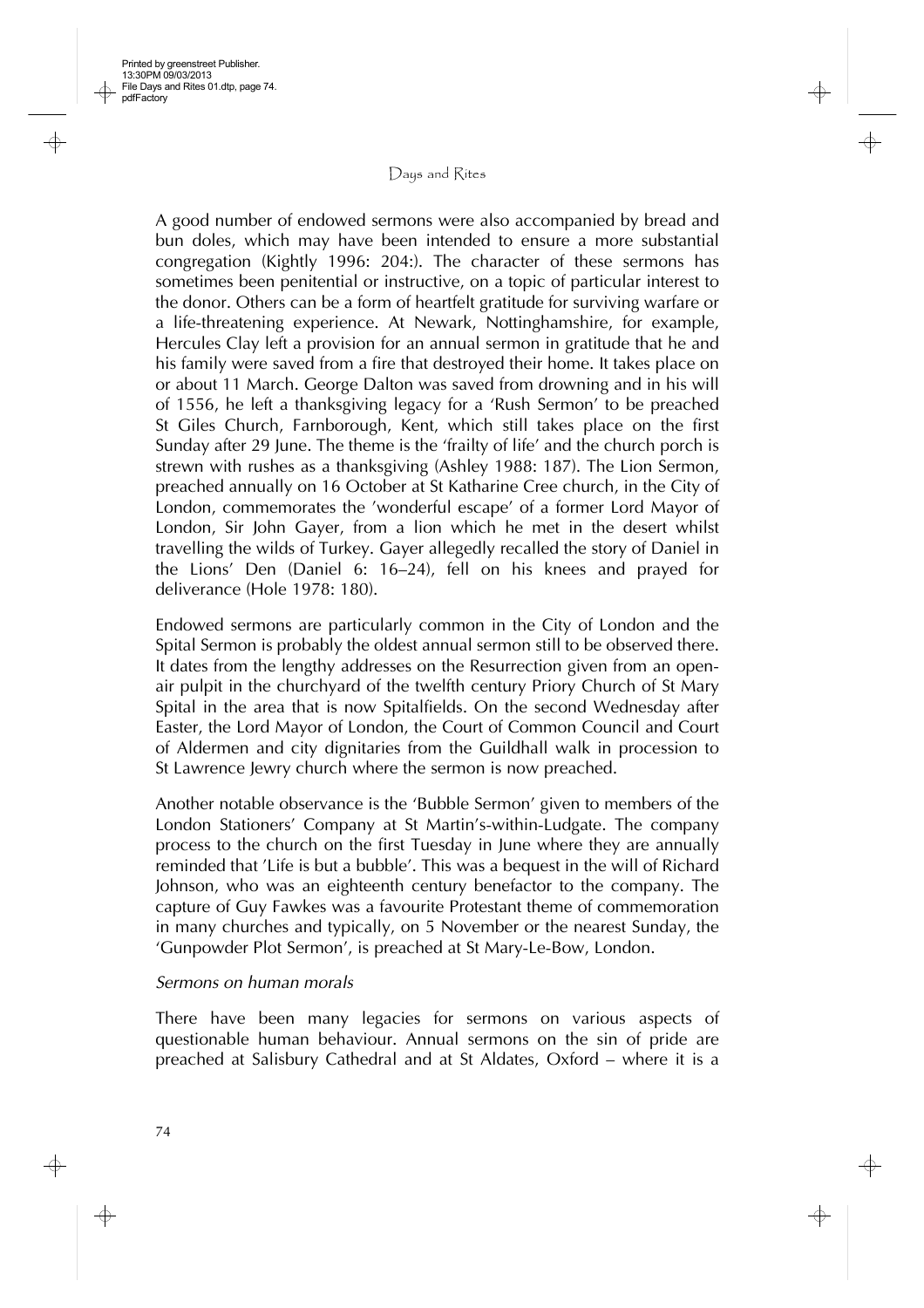Printed by greenstreet Publisher. 13:30PM 09/03/2013 File Days and Rites 01.dtp, page 75.

pdfFactory

challenge for many because it is preached in Latin! The 1706 will of Michael Solomon left money for a sermon against drunkenness which is occasionally preached at St Wulfram's Church, Grantham (Kightly 1986: 205). The ethical concerns of genetic engineering seem to have been anticipated in the 'Vegetable Sermon' preached at Whitsun in St Giles', Cripplegate, London. This sermon recalls the work of Thomas Fairchild who successfully created the first hybridised plant in 1720, but died worrying that he had been 'playing God'; he endowed a sermon to be preached on the supreme role of God in the creation of different species.

Some obsolete sermons are worthy of note because they reflect the particular concerns of their time. So for instance, until 1812 a sixteenth century annuity was still being paid for an annual sermon at Huntingdon to be preached against belief in witchcraft. At Berrow, Worcestershire, Susannah Cocks Nanfan left a sum of money in 1775 for a sermon against duelling, after her lover had been killed in a duel with her brother (Noake 1868: 32). This was still taking place annually towards the end of the nineteenth century. However, the concept of the annual sermon has continued and some preaching bequests are of quite recent origin. For example, in 1947 at Crawley, Sussex, a sum of money was left for an annual sermon to be preached on kindness to animals and in the 1950s, a St George's Day sermon was founded at St Peter's, Nottingham.

75